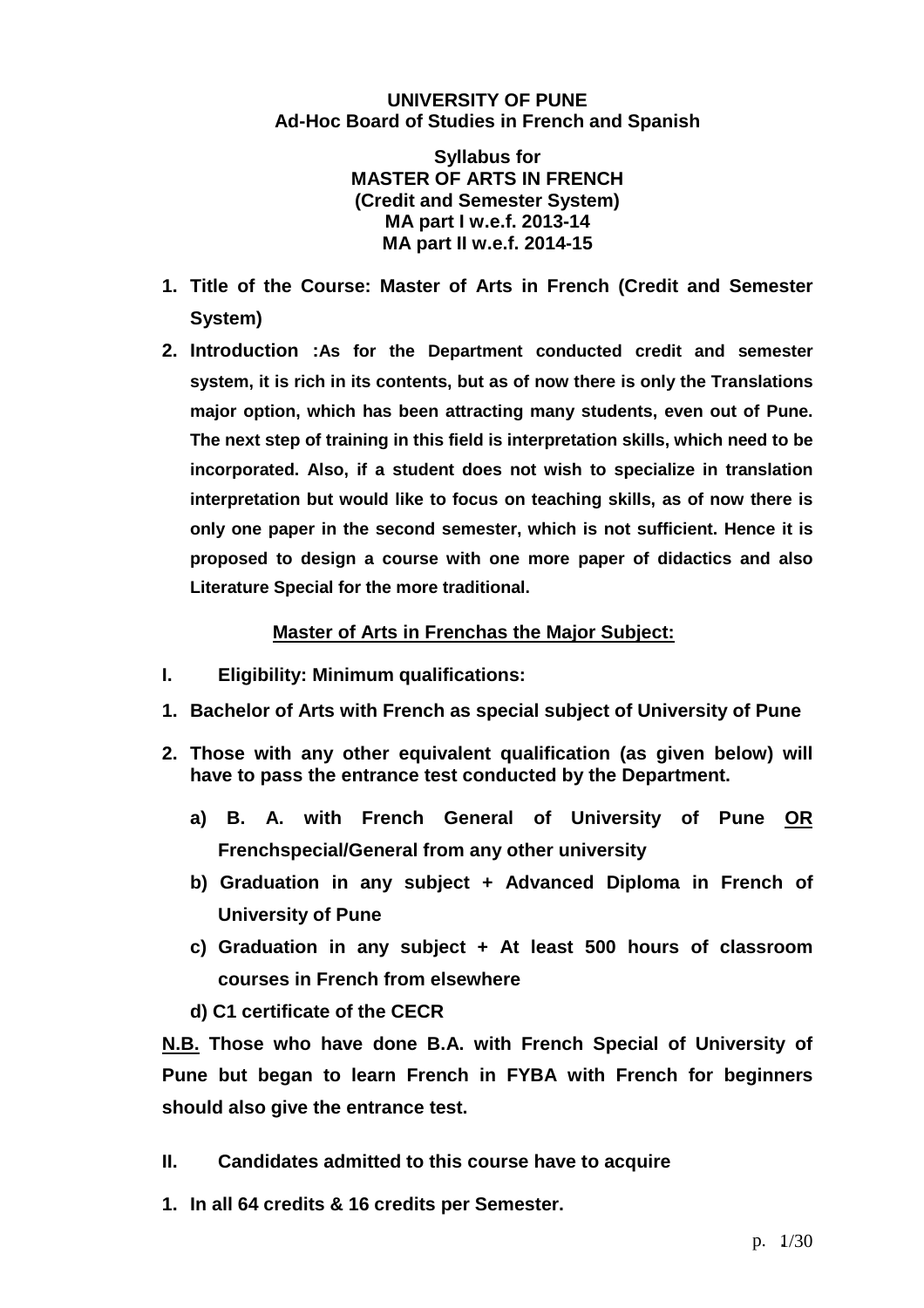- **2. Out of which at least 48 credits by completing the courses offered in French as the medium of instruction.**
- **3. These 48 credits will be obtained by completing the following 12 obligatory courses (12 courses with 4 credits each), namely (a) for Translation special : FRTC I-1, FRTC I-2, FRTC I-3, FRTC II-1, FRTC II-2, FRTC II-3FRTC III-1, FRTC III-2, FRTC III-3, FRTC IV-1, FRTC IV-2, FRTC IV-3.**

**(b) for Literature special: FRLC I-1, FRLC I-2, FRLC I-3, FRLC II-1, FRLC II-2, FRLC II-3, FRLC III-1, FRLC III-2, FRLC III-3, FRLC IV-1, FRLC IV-2, FRLC IV-3**

- **4. In all up to 16 credits can be acquired by opting for the courses offered in any other language as a medium of instruction either in this or any other Department of the University of Pune.**
- **III. Examination:** 
	- **A) Pattern of Examination: 50% Internal Assessment, 50% Written Examination as per the University rules. Specific details, if any, are mentioned in the individual courses.**
	- **B) Standard of Passing for all the courses: As per the University rules**
	- **C) ATKT Rules for all the courses: As per the University rules**
	- **D) Award of Class for all the courses: As per the University rules**
	- **E) Verification/Revaluation for all the courses: As per the University rules**
- **IV. Structure of the courses:**

 **The following courses are compulsory:** 

**(a) for Translation special : FRTC I-1, FRTC I-2, FRTC I-3, FRTC II-1, FRTC II-2, FRTC II-3 FRTC III-1, FRTC III-2, FRTC III-3, FRTC IV-1, FRTC IV-2, FRTC IV-3.** 

**(b) for Literature special : FRLC I-1, FRLC I-2, FRLC I-3, FRLC II-1, FRLC II-2, FRLC II-3, FRLC III-1, FRLC III-2, FRLC III-3, FRLC IV-1, FRLC IV-2, FRLC IV-3**

**All other courses are optional.** 

- • **There are in all 34 courses of 4 credits each.**
- • **Medium of Instruction: French**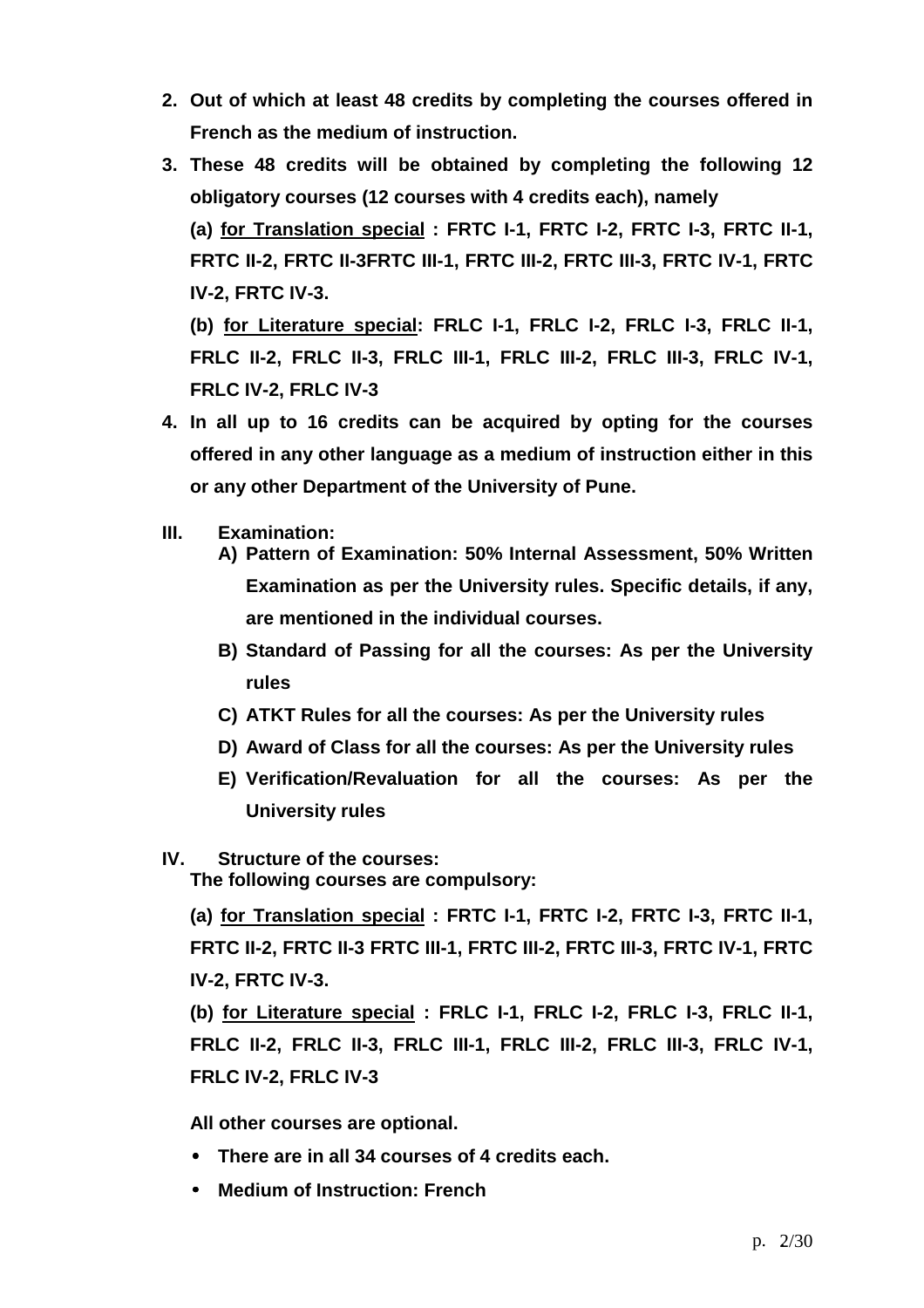## **Master of Arts with French as a Subsidiary Subject :**

- **1. All the courses offered by the French Section are open for such candidates majoring in some other subject and willing to acquire up to 16 credits in French.**
- **2. To opt for the courses offered in French as the medium of instruction the minimum qualifications are the same as for the candidates majoring in French.**
- **3. Examination** 
	- **A. Pattern of examination** 
		- **(i) University Examination : examination under O. 255**

**Every paper will have 4 credits, evaluation by way of Internal Assessment of 50 marks and End-semester examination of 50 marks. Time allotted for the End-semester examinations is 2hrs30 minutes each.** 

- **B. Standard of passing : as per University rules**
- **C. ATKT rules:.as per University rules**
- **D. Award of class: As per University Rules**
- **E. External Students: not accepted for Credit and Semester system of the University Department. Separate syllabus for external candidates.**
- **F. Setting of question paper: By the panel of Examiners appointed by the University** 
	- **(ii) Pattern of question paper : will be given later**
- **G. Verification / Revaluation: As per University Rules**
- **5. Structure of the course** 
	- **A student can opt for TRANSLATION SPECIAL or LITERATURE SPECIAL. The specialisation stream will have altogether 5 compulsory papers of that stream over 4 semesters.**
	- **Two compulsory papers per semester(only one in semsester IV) are common to both the streams.**
	- **As for the optional papers, the colour scheme of options is indicative of better specialisation. However, both options are open to both the streams.**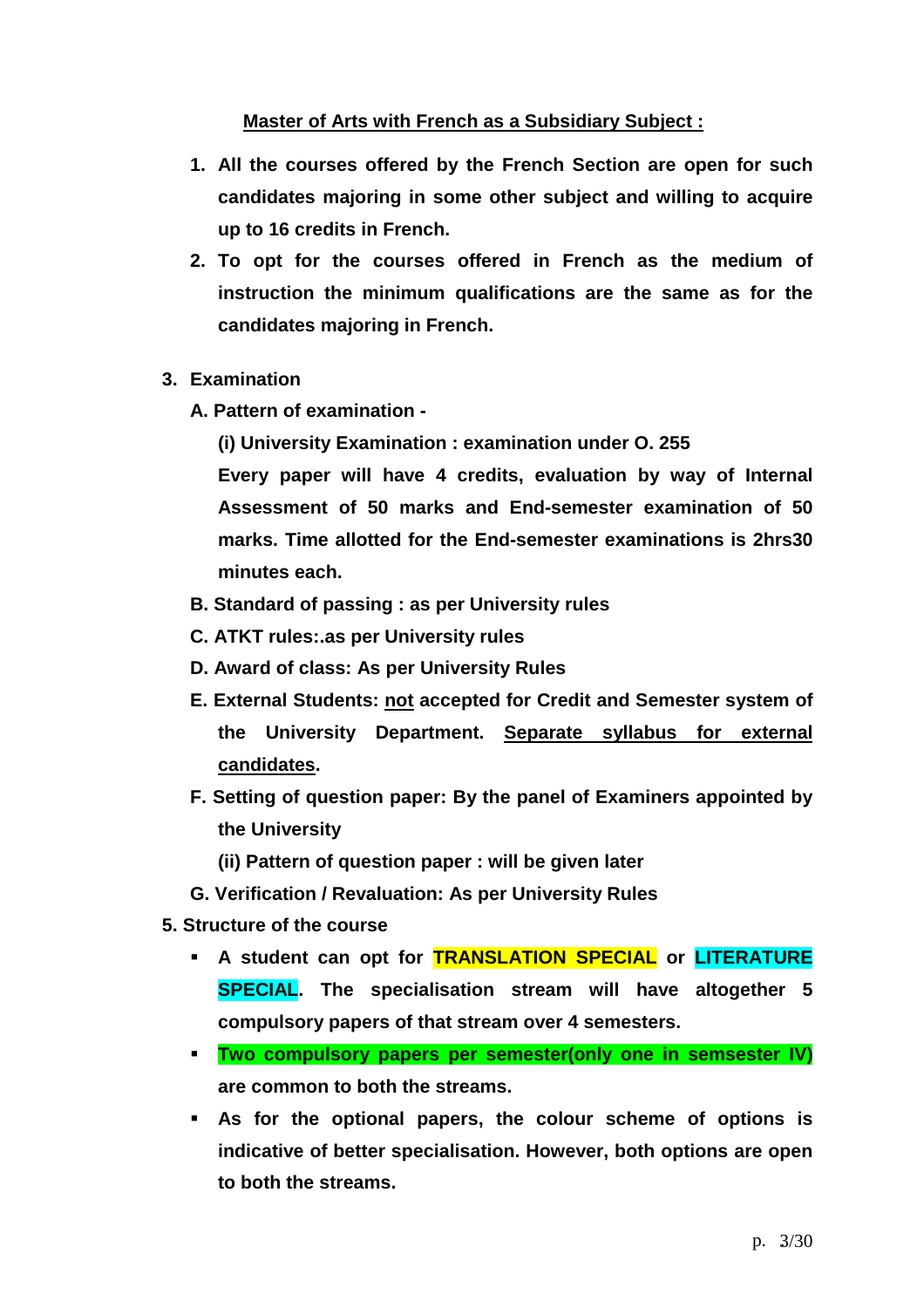# **TRANSLATION SPECIAL**

| Semester I              |                                                                 |  |
|-------------------------|-----------------------------------------------------------------|--|
| <b>CORE COURSES</b>     |                                                                 |  |
| FRT C11                 | <b>Theory and Practice of Translation - I</b>                   |  |
| FRT C12                 | <b>Aspects of Language Skills</b>                               |  |
| FRT C13                 | <b>General Linguistics &amp; Phonetics, Phonology of French</b> |  |
| <b>OPTIONAL COURSES</b> |                                                                 |  |
| FRO <sub>14</sub>       | <b>Francophony</b>                                              |  |
| <b>FRO 15</b>           | <b>Introduction to French Literature</b>                        |  |

| <b>Semester II</b>      |                                                                                    |  |  |
|-------------------------|------------------------------------------------------------------------------------|--|--|
|                         | <b>CORE COURSES</b>                                                                |  |  |
| FRT C II 1              | <b>Theory and Practice of Translation - II</b>                                     |  |  |
| FRT C II 2              | Didactique et méthodologie du FLE (Pedagogy of French as a<br>ForeignLanguage) - I |  |  |
| FRT C II 3              | <b>Morphology and Syntax</b>                                                       |  |  |
| <b>OPTIONAL COURSES</b> |                                                                                    |  |  |
| FRO II <sub>4</sub>     | 20 <sup>th</sup> Century French Literature                                         |  |  |
| <b>FRO II 5</b>         | <b>Literary Translation</b>                                                        |  |  |

| <b>Semester III</b>     |                                                                                     |  |
|-------------------------|-------------------------------------------------------------------------------------|--|
| <b>CORE COURSES</b>     |                                                                                     |  |
| FRT C III 1             | <b>Theory and Practice of Translation - III</b>                                     |  |
| FRT C III 2             | Didactique et méthodologie du FLE (Pedagogy of French as a<br>ForeignLanguage) - II |  |
| FRT C III 3             | <b>Semantics, Lexicology of French</b>                                              |  |
| <b>OPTIONAL COURSES</b> |                                                                                     |  |
| FRO III 4               | <b>Comparative Literature</b>                                                       |  |
| <b>FRO III 5</b>        | <b>Literary Translation</b>                                                         |  |

| <b>Semester IV</b>      |                                               |  |
|-------------------------|-----------------------------------------------|--|
| <b>CORE COURSES</b>     |                                               |  |
| FRT C IV 1              | <b>Interpretation</b>                         |  |
| FRT C IV 2              | <b>Technical Translation</b>                  |  |
| FRT C IV 3              | <b>Applied Linguistics</b>                    |  |
| <b>OPTIONAL COURSES</b> |                                               |  |
| FRO IV4                 | <b>Dissertation / Comparative Linguistics</b> |  |
| FRO IV <sub>5</sub>     | <b>French Cinema</b>                          |  |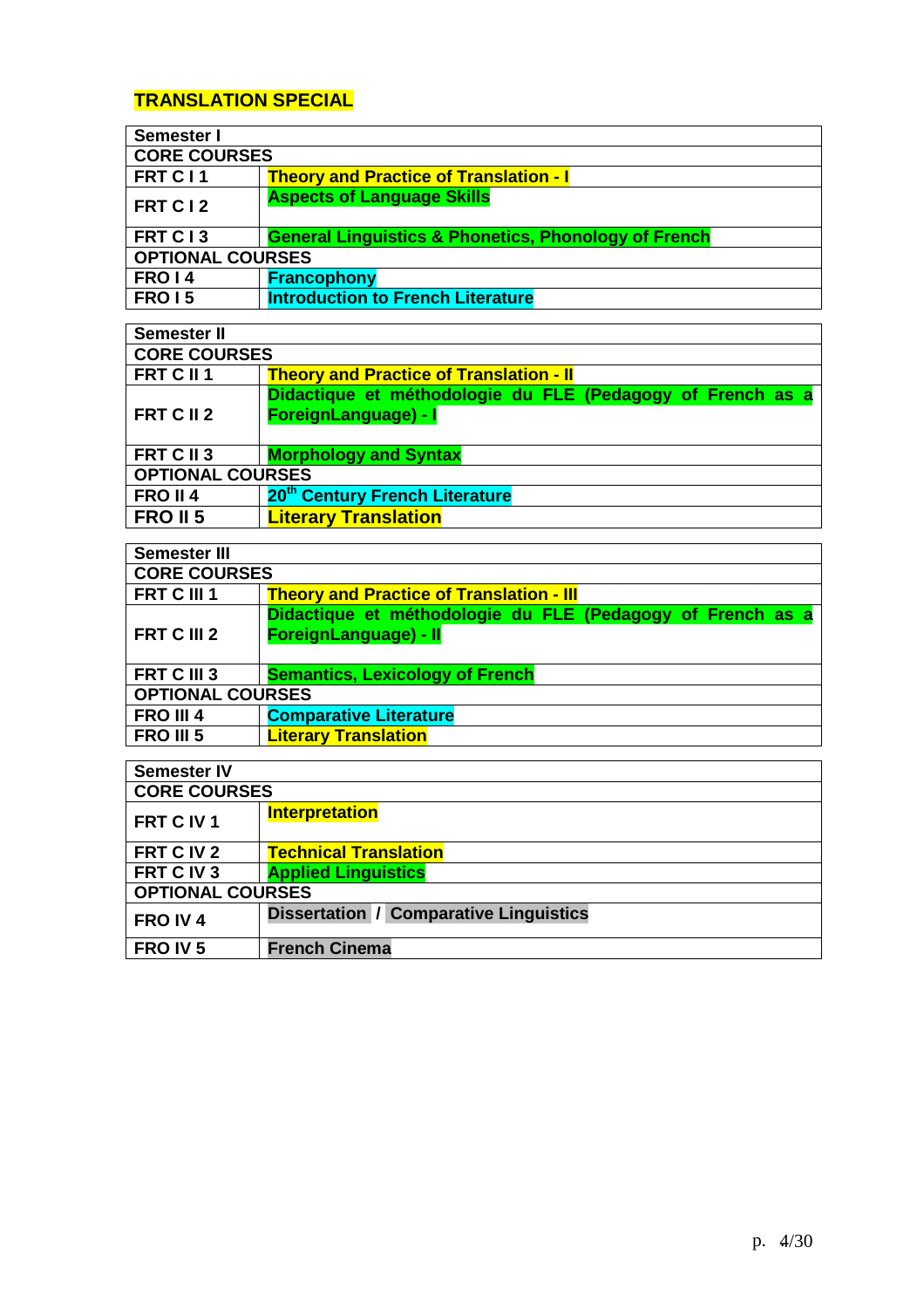# **LITERATURE SPECIAL**

| Semester I              |                                                                 |  |
|-------------------------|-----------------------------------------------------------------|--|
| <b>CORE COURSES</b>     |                                                                 |  |
| FRL C11                 | <b>Literary Theories</b>                                        |  |
| FRL C12                 | <b>Aspects of Language Skills</b>                               |  |
| FRL C13                 | <b>General Linguistics &amp; Phonetics, Phonology of French</b> |  |
| <b>OPTIONAL COURSES</b> |                                                                 |  |
| FRO <sub>14</sub>       | <b>Francophony</b>                                              |  |
| <b>FRO 15</b>           | <b>Introduction to French Literature</b>                        |  |

| Semester II             |                                                                                    |  |
|-------------------------|------------------------------------------------------------------------------------|--|
| <b>CORE COURSES</b>     |                                                                                    |  |
| FRL C II 1              | <b>Literary Analysis</b>                                                           |  |
| FRL C II 2              | Didactique et méthodologie du FLE (Pedagogy of French as a<br>ForeignLanguage) - I |  |
| FRL C II 3              | <b>Morphology and Syntax</b>                                                       |  |
| <b>OPTIONAL COURSES</b> |                                                                                    |  |
| FRO II 4                | 20 <sup>th</sup> Century French Literature                                         |  |
| <b>FRO II 5</b>         | <b>Literary Translation</b>                                                        |  |

| <b>Semester III</b>     |                                                                                     |  |
|-------------------------|-------------------------------------------------------------------------------------|--|
| <b>CORE COURSES</b>     |                                                                                     |  |
| FRL C III 1             | <b>Contemporary French Literature</b>                                               |  |
| FRL C III 2             | Didactique et méthodologie du FLE (Pedagogy of French as a<br>ForeignLanguage) - II |  |
| FRL C III 3             | <b>Semantics, Lexicology of French</b>                                              |  |
| <b>OPTIONAL COURSES</b> |                                                                                     |  |
| FRO III 4               | <b>Comparative Literature</b>                                                       |  |
| <b>FRO III 5</b>        | <b>Literary Translation</b>                                                         |  |

| <b>Semester IV</b>      |                                               |  |
|-------------------------|-----------------------------------------------|--|
| <b>CORE COURSES</b>     |                                               |  |
| FRL C IV 1              | QuebecanLiterature                            |  |
| FRL C IV 2              | <b>Detailed study of one author</b>           |  |
| FRL C IV 3              | <b>Applied Linguistics</b>                    |  |
| <b>OPTIONAL COURSES</b> |                                               |  |
| FRO IV4                 | <b>Dissertation / Comparative Linguistics</b> |  |
| FRO IV <sub>5</sub>     | <b>French Cinema</b>                          |  |

**(ii) Medium of instructions: French** 

- **6. Equivalence subject / paper and transitory provision: 100% equivalence for the existing credit and semester system course.**
- **7. University terms: as per University rules**
- **8. Subject-wise detailed syllabus AND**
- **9. Recommended Study Material (if applicable) are given below**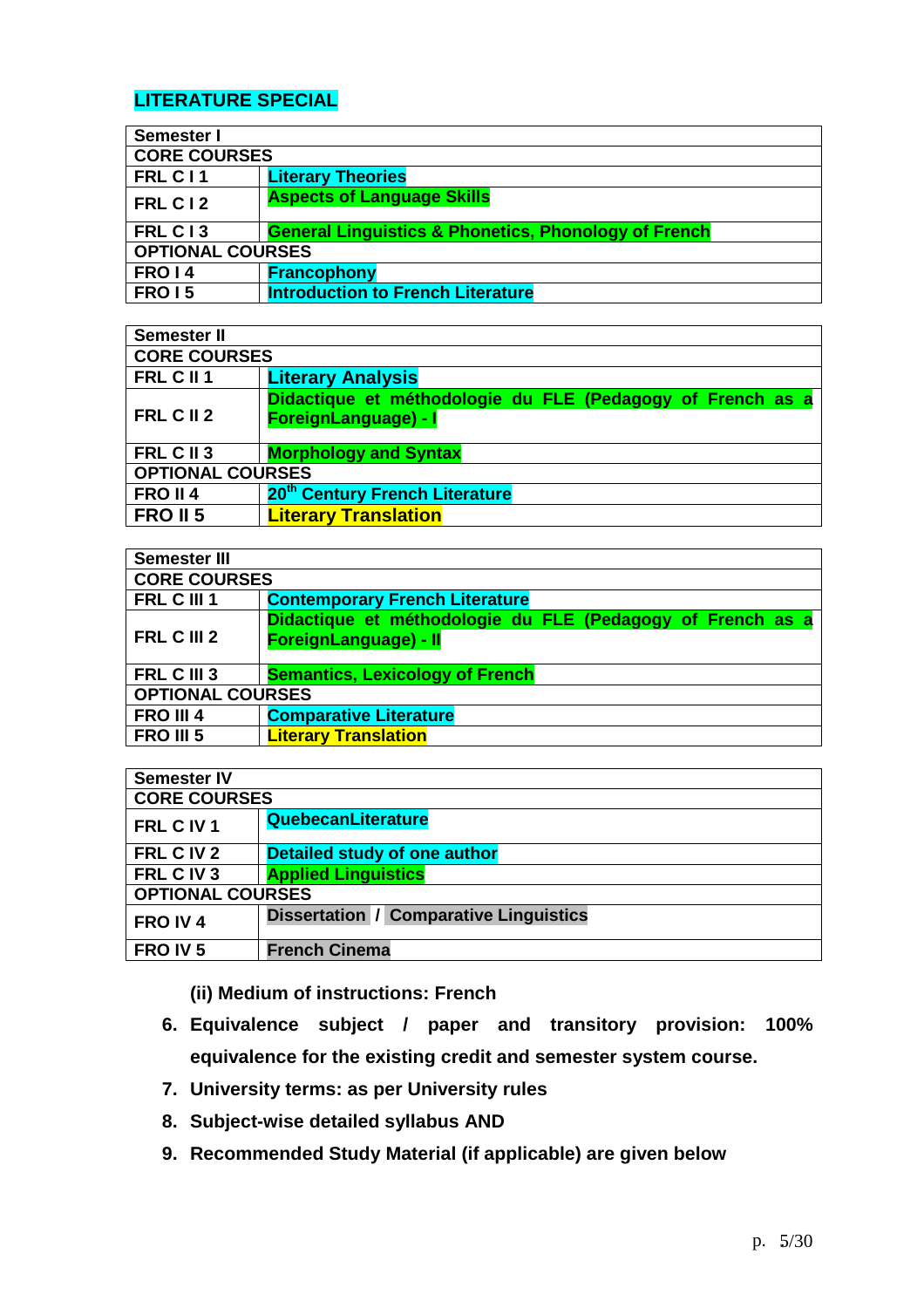## **Subject-wise detailed syllabus**

### **SEMESTER I**

### **FRT C I 1 Theory and Practice of Translation - I**

Objectives: To introduce basic notions of the theory of translation & apply them to translate.

- I) Introduction
	- a) Définition
	- b) Les Types de traduction
	- c) Les qualités du bon traducteur
	- d) Les outils du traducteur
	- e) Les limites des dictionnaires bilingues
- II) Les notions de base
- III) Les Unités, les Plans et les Procédés Techniques de traduction
- IV) Le Lexique
	- a) Le plan du réel et le plan de l'entendement.
	- b) Les valeurs sémantiques
	- c) Les aspects lexicaux intellectuels
	- d) Les aspects lexicaux affectifs
	- e) Lexique et mémoire

#### Sample questions for theory

- 1) Qu'est-ce que c'est "La Traduction"?
- 2) Quels sont les différents types de traduction?
- 3) Elaborez les outils du traducteur.
- 4) A l'aide d'exemples, élaborez les notions de base.
- 5) Comment divise-t-on un énonce en unités de traduction?
- 6) Quels sont les Plans de traduction?
- 7) Elaborez les procédés techniques de traduction.
- 8) A l'aide d'exemples, montrez comment les langues fonctionnent tantôt sur le plan du réel et tantôt sur le plan de l'entendement.
- 9) Enfumerez les aspects lexicaux affectifs et intellectuels.
- 10) Quel rôle le mémoire joue-t-il dans le choix des mots?

**Reference Books** : Stylistique comparée du français et de l'anglais by Vinay &Dalbernet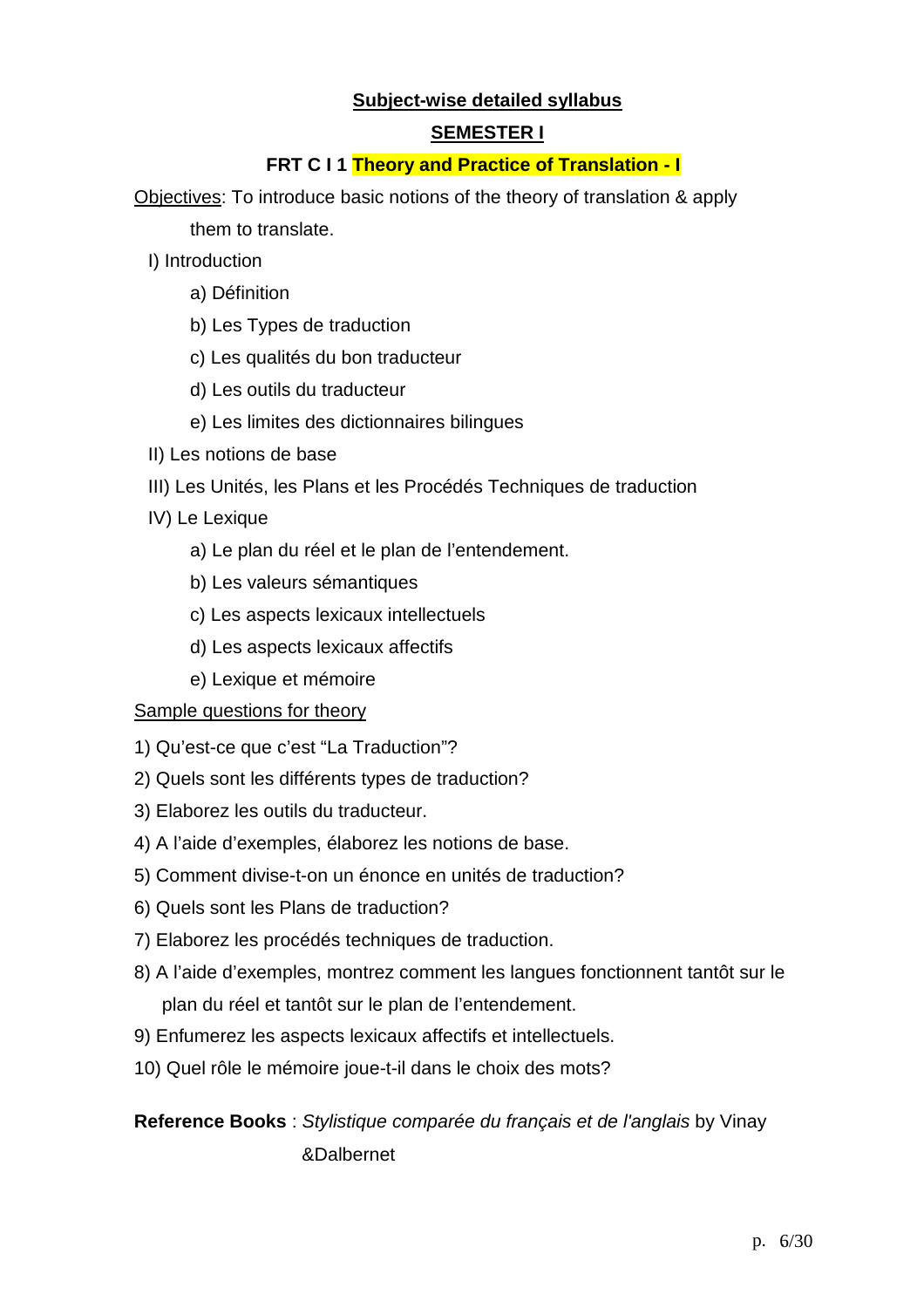# **FRL C I 1 Literary Theories**

| <b>Credit</b> | <b>Content</b>                                                                                 | <b>Objectives</b>                                                                                                                                                                                                                                                                                                                                                                                                                                                                                                                                                                                                 |
|---------------|------------------------------------------------------------------------------------------------|-------------------------------------------------------------------------------------------------------------------------------------------------------------------------------------------------------------------------------------------------------------------------------------------------------------------------------------------------------------------------------------------------------------------------------------------------------------------------------------------------------------------------------------------------------------------------------------------------------------------|
| 1 & 2         | • Introduction to<br>literarytheories.<br>• What is<br>literature and<br>how does it<br>matter | Literary theories will provide a platform for studying<br>different point of view<br>from<br>literature<br>implying<br>concerned theory. This would also allow establishing a<br>co-relation between literature and the signifying social<br>practices.<br>Study of Rhetoric and Poetics will allow toexamine the<br>techniques of language and thoughts to construct<br>effective discourse.<br>Different dimensions of the meaning apart from literal<br>meaning will also be studied with the objective of<br>helping students understand the context, intonation,<br>connotation and denotation of the texts. |
| 3             | Introduction to<br><b>Hermeneutics</b>                                                         | This will introduce to the students the relation "author-<br>text-reader".                                                                                                                                                                                                                                                                                                                                                                                                                                                                                                                                        |
| 4             | Introduction to<br>Orientalism                                                                 | Objective and scope of Orientalism will be studied. This<br>will introduce the notion of the "Other" to the students.                                                                                                                                                                                                                                                                                                                                                                                                                                                                                             |

### **Reference Books** :

• **Aristote :** 

Poétique

• **Sartre :** 

Qu'est-ce que la littérature ?

• **Roland Barthes :** 

Le Plaisir du texte.

• **Virginia Woolf :** 

De la lecture et de la critique.

• **Said Edward** 

**Orientalism** 

Culture and Imperialism

• **K. N. Panikkar:**  Colonialism, Culture and Resistance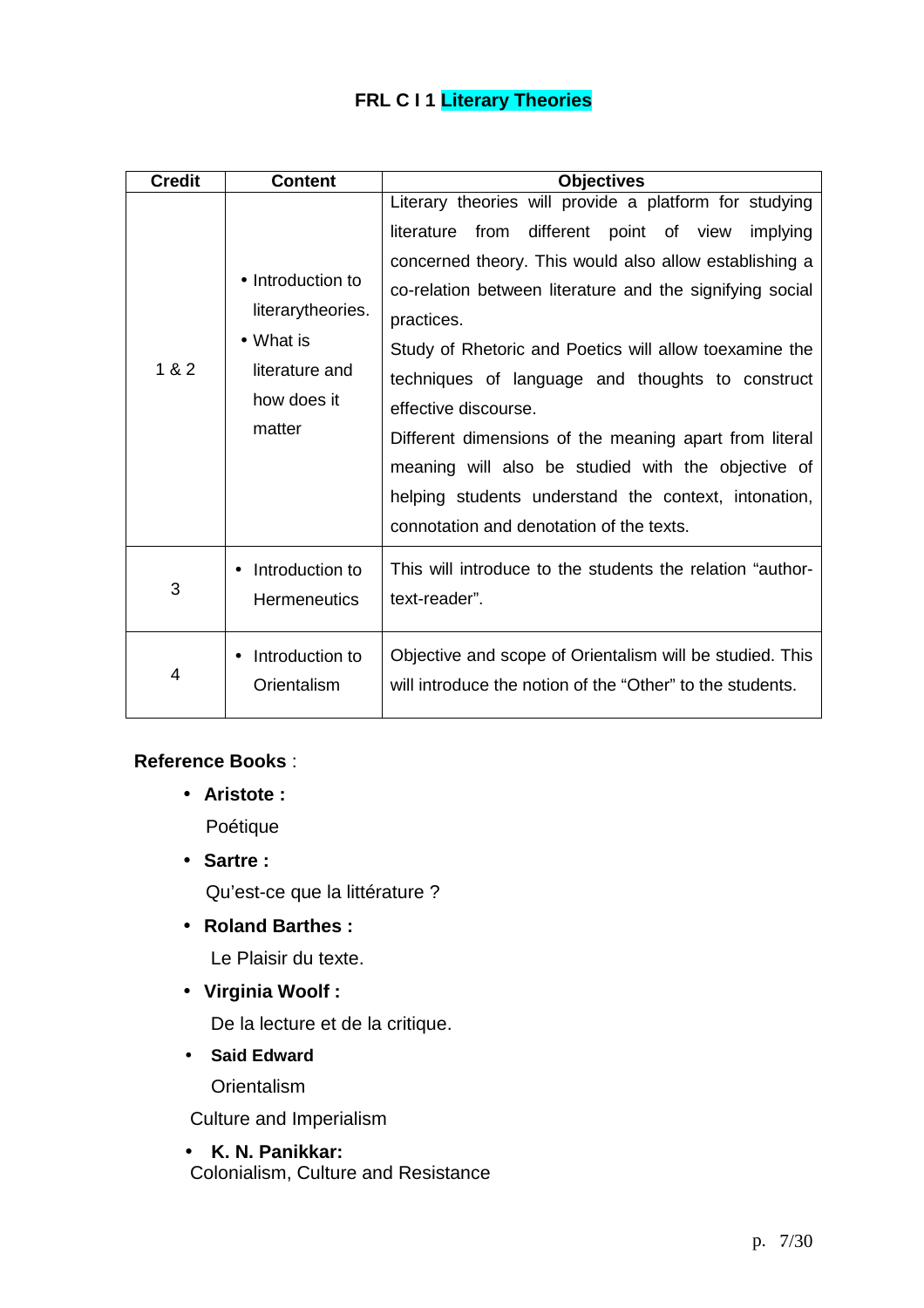### **FRT C I 2 / FRL C I 2 Aspects of Language Skills**

#### **Objectives :**

 This subject deals primarily in developing written and oral skills of communication and to impart to them an advanced level of the 4 skills : - Oral Comprehension, Oral Expression, Written Comprehension and Written Expression which are the base of any Foreign Language learning.

 The study of this subject teaches the students how to better manipulate the language given a socio-pragmatic context. This course aims at giving the students an average native speaker's mastery of the language as laid down in the norms of the European Union (Level known as C1).

 "Language skills" gives importance to the practical aspect of the language. It involves the participation of the learner in the creation of dialogues, preparing of specific texts, exercises etc.

 By interaction and communication, language is put in context, and various speech acts are explained and portrayed. **Total lectures : 30 of 2 hours each** 

| <b>Objectives</b>                                                                                                    | <b>Topics</b>                                                                                                        | No. of<br><b>Lectures</b> | <b>Internal</b><br><b>Marks</b><br><b>Assigned</b><br>(50) |
|----------------------------------------------------------------------------------------------------------------------|----------------------------------------------------------------------------------------------------------------------|---------------------------|------------------------------------------------------------|
| <b>Credit 1</b>                                                                                                      | - Le schéma de la communication<br>- Les différentes fonctions du<br>langage                                         | 1<br>1                    |                                                            |
| Introduction to the<br>basic concepts of                                                                             | - La notion de Face ; les maximes<br>de Grice                                                                        | 1                         | upto 10                                                    |
| communication                                                                                                        | - Les actes de parole d'après<br>Austin, Searl, Recanati, Ducrot                                                     | $\overline{2}$            |                                                            |
| <b>Credit 2</b><br>Introduction to                                                                                   | (writtencomprehension)<br>- Les différents types de discours<br>(littéraire, publicitaire,<br>journalistique)        | 6                         | upto 15                                                    |
| various types of<br>discourse                                                                                        | (oral comprehension&<br>expression)<br>- Les registres de langue                                                     | 6                         |                                                            |
| <b>Credit 3</b><br>Introduction to<br>various types of<br>texts                                                      | (writtencomprehension&<br>expression)<br>- Les différents types de textes -<br>(narratifs, descriptif, argumentatif) | 7                         | upto 15                                                    |
| <b>Credit 4</b><br>Advanced<br>Grammar<br>Different values of<br>Tense, Aspect and<br>Pragmatic<br><b>Structures</b> | (oral and written expression)<br>- Valeurs des temps<br>- Tournures variées                                          | 6                         | upto 15                                                    |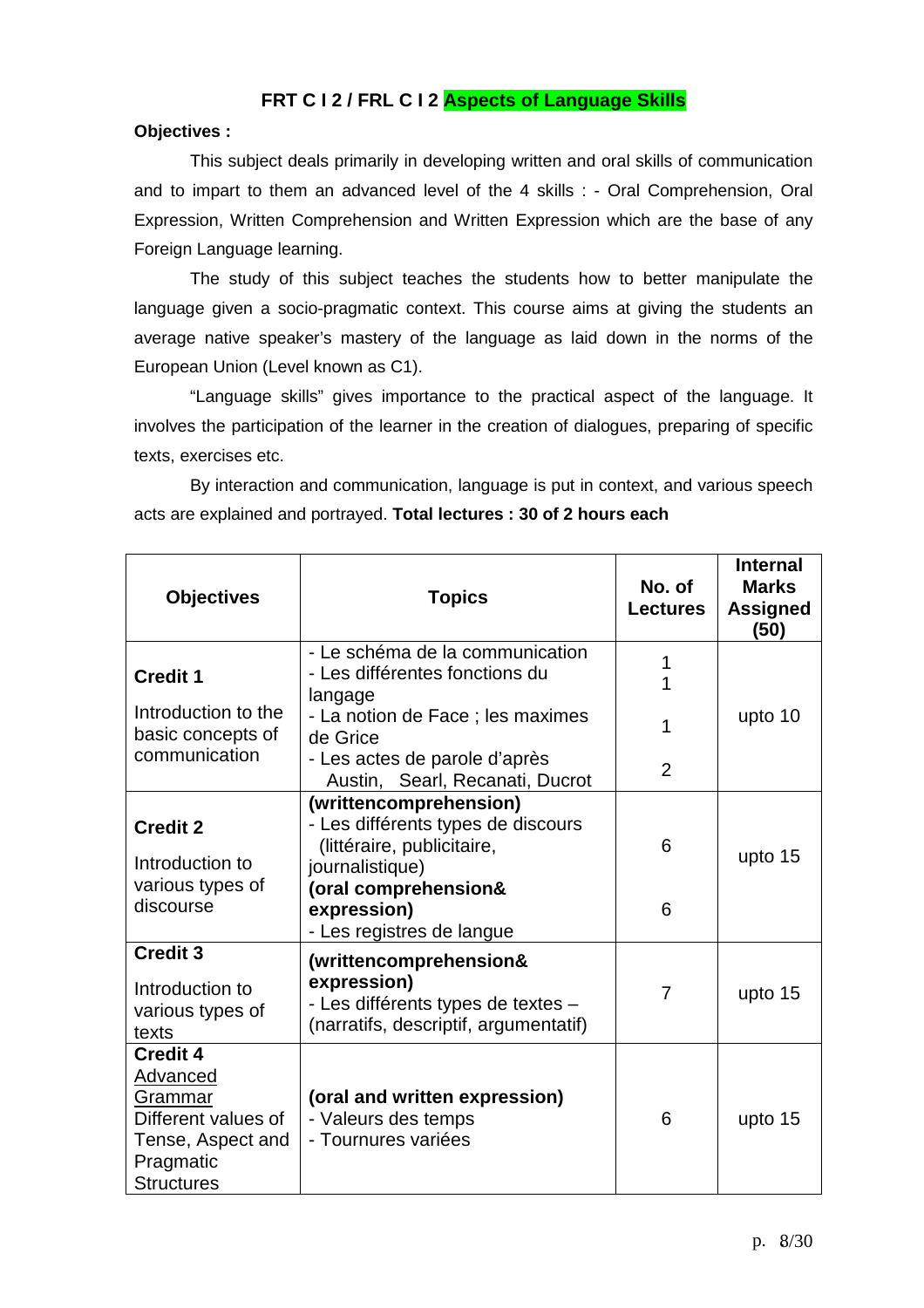### **Sample Questions for FRT C I - 2 / FRL C I - 2 : Language Skills**

- 1. Décrivez le circuit communicatif en donnant des exemples.
- 2. Faites le schéma de la communication.
- 3. Quelles sont les six fonctions langagières décrites par R. Jakobson ? Illustrez avec des exemples.
- 4. Quels sont les registres de langue du français ?
- 5. Identifiez le registre des énoncés suivants : (à élaborer dans la classe)
- 6. Transformez le registre des énoncés suivants pour les faire passer -dans une situation formelle / semi formelle / familiale -dans un cadre énonciatif spécifique donné
- 7. Qu'est ce qu'un Acte de Langage ?
- 8. Quels sont les constituants d'un Acte de Langage d'après Austin ?
- 9. Quel est le classement des Acte de Langage d'après Austin / Searle / Récanati / Ducrot?
- 10. Rédactions variées dialogues, lettres formelles, slogan publicitaire, texte argumentatif...
- 11. Quels sont les marques linguistiques d'un discours littéraire ?
- 12. Dites en quoi et comment un texte descriptif est différent d'un texte narratif.
- 13. Qu'est ce qu'un texte argumentatif ?
- 14. Qu'est ce qu'un connecteur / articulateur / opérateur argumentatif ?
- 15. L'argument s'établit a partir d'au moins deux énoncés. Illustrez.
- 16. La théorie des Blocs Sémantiques de Marion Carel.
- 17. Comparaison entre un texte publicitaire et un texte littéraire.
- 18. Quels sont les différents types de discours ?
- 19. Les figures de style les plus employés dans un discours publicitaire.
- 20. Les différents emplois de Si.
- 21. Exercices de grammaire niveau avance.
- 22. Accent sur l'Oral.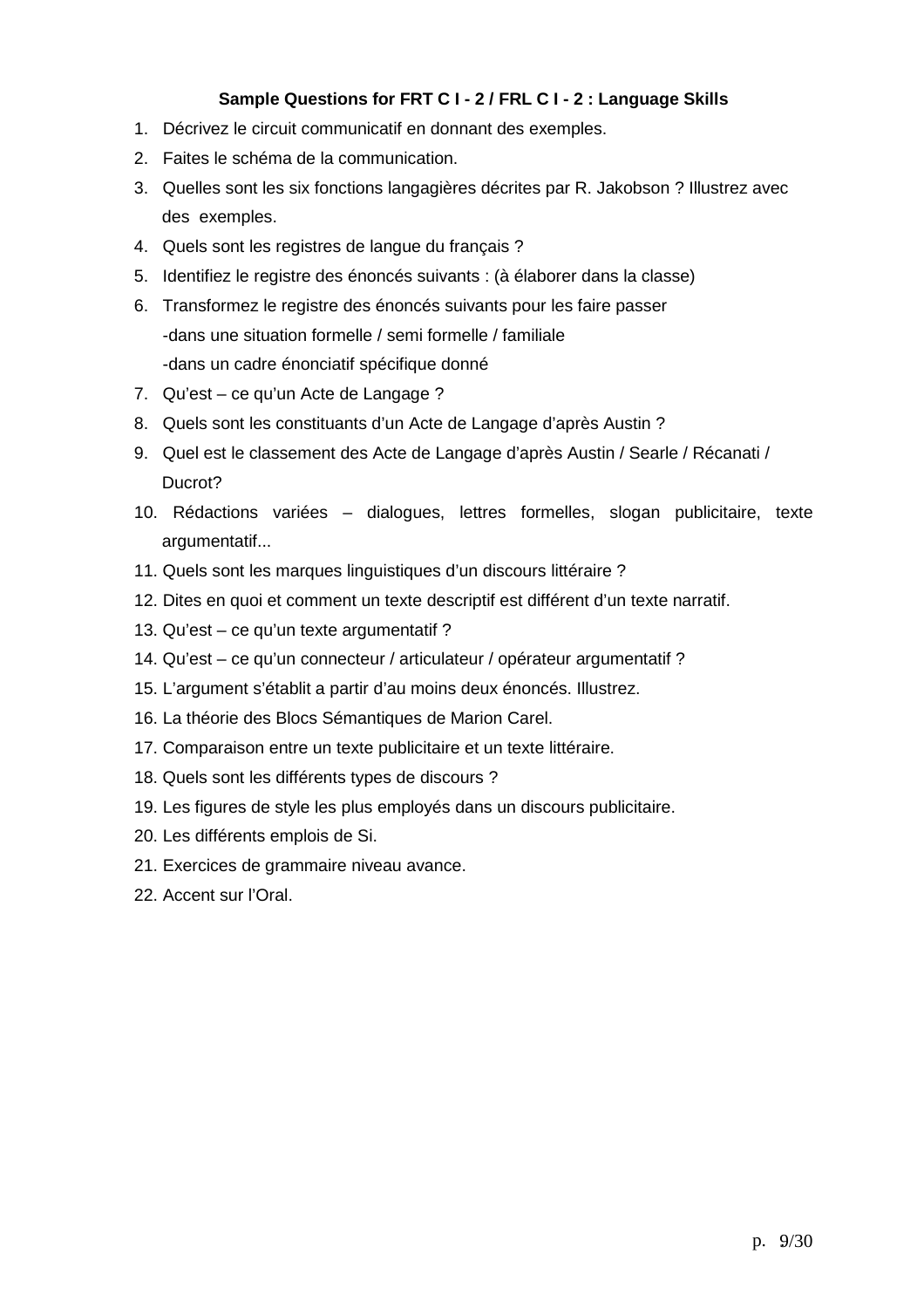| <b>Topic</b>                      | <b>Objectives</b><br><b>Details</b>                                                   |                                      |
|-----------------------------------|---------------------------------------------------------------------------------------|--------------------------------------|
|                                   |                                                                                       | · Histoire et évolution des          |
|                                   |                                                                                       | études linguistiques                 |
|                                   |                                                                                       | • Langue comme un système            |
|                                   |                                                                                       | de signes                            |
|                                   | Make students aware of the birth,                                                     | • Langue comme un système            |
|                                   | growth and history of linguistics;                                                    | de sous-systèmes                     |
| <b>Credit 1</b>                   | various schools of thought in the field                                               | • Types des études                   |
| Introduction à                    | of linguistics;                                                                       | linguistiques                        |
| la linguistique                   | various types of linguistic study and                                                 | - Synchroniques -                    |
|                                   | interdisciplinary fields<br>various<br>0f<br>science that the linguistics deals with. | Diachroniques                        |
|                                   |                                                                                       | - Syntagmatiques-<br>paradigmatiques |
|                                   |                                                                                       | • Relation de la linguistique        |
|                                   |                                                                                       | avec d'autres domaines               |
|                                   |                                                                                       | scientifiques                        |
|                                   |                                                                                       | • Importance des etudes              |
|                                   |                                                                                       | phonétiques                          |
|                                   |                                                                                       | • Types des études                   |
|                                   | To introduce the field of phonetics                                                   | phonétiques                          |
| <b>Credit 2</b>                   | and phonology -- the study of the                                                     | -- articulatoire                     |
| Introduction à -                  | sounds of human language(s) and                                                       | -- acoustique<br>-- auditive         |
| la phonétique                     | those of the French language                                                          | -- temporelle                        |
| et la                             |                                                                                       | • Approches : instrumentaliste       |
| phonologie                        |                                                                                       |                                      |
| du français                       |                                                                                       | impressionniste                      |
|                                   | To give an overview of the various                                                    |                                      |
|                                   | systems, organs of speech and to                                                      | • Les systèmes de phonation          |
|                                   | explain the physiological background<br>of speech                                     | • Les organes de phonation           |
| Credit 3                          | To introduce the consonants in                                                        | • Les consonnes du français          |
| L'Alphabet                        | spoken French and to teach their                                                      | • Description scientifique des       |
| Phonétique                        | scientific description                                                                | consonnes                            |
| International                     |                                                                                       | • Les voyelles du français           |
| Le système                        |                                                                                       | • Description scientifique des       |
| consonantique                     | To introduce the vowels and semi-                                                     | voyelles du français                 |
| du                                | vowels in spoken French and to                                                        | · Les semi - voyelles du             |
| français,<br>Le système           | teach their scientific description                                                    | français                             |
|                                   |                                                                                       | • Description scientifique des       |
| vocalique du<br>français          |                                                                                       | semi - voyelles du français          |
|                                   | To introduce the concept of                                                           | • Les théories de syllabes           |
| <b>Credit 4</b><br>La syllabation | syllable, the various theories of                                                     | • Le processus de syllabation        |
|                                   | syllable and the canonical forms                                                      | • Les formescanoniques               |
|                                   |                                                                                       | • Introduction a la prosodie         |
|                                   | To introduce the prosodic nature of                                                   | • L'Accent                           |
| La prosodie                       | speech and the various aspects and                                                    | $\bullet$ Le Ton                     |
|                                   | characteristics of spoken language                                                    | • L'Intonation                       |
|                                   |                                                                                       | • La Joncture                        |

# **FRT C I 3 / FRL C I 3General Linguistics & Phonetics, Phonology of French**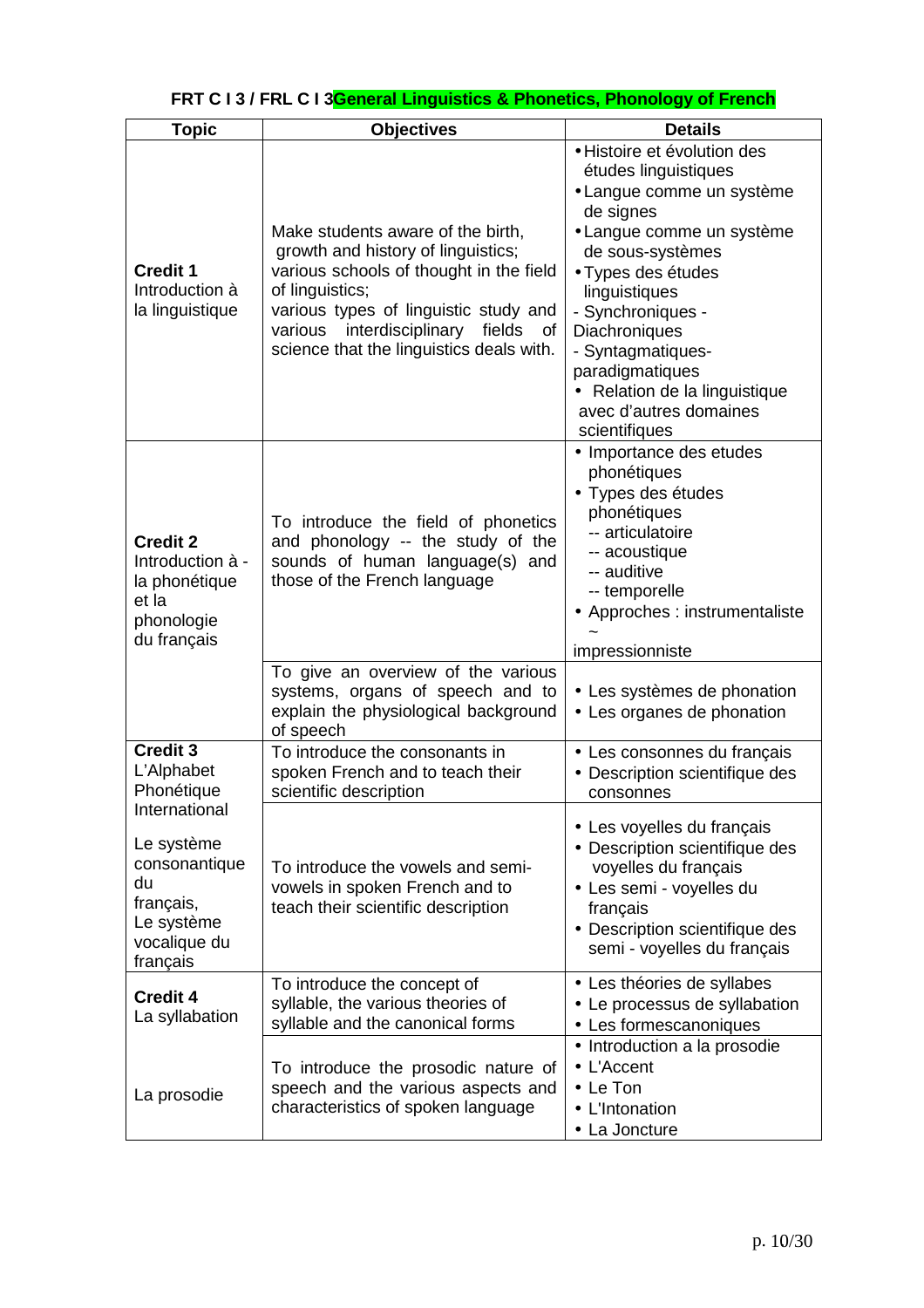### **Sample Questions**

Long answer questions (for 8 -10 marks)

Traitez des sujets suivants :

- 1. L'histoire de la linguistique
- 2. Les domaines des études linguistiques
- 3. Les branches de la Phonetique
- 4. La syllabe
- 5. Les systèmes de phonation
- 6. Le système consonantique du français
- 7. Le système vocalique du français
- 8. La notion de semi -consonne

#### Short answer questions (for 4 -6 marks)

Traitez des sujets suivants :

- 1. Les lieux d'articulation
- 2. Les modes d'articulation
- 3. L'API
- 4. La liaison et l'élision
- 5. La gemmination

Exercises (for 1 -2 marks per element)

- Décrivez des sons suivants :
	- 1. /y/ 2. /k/ 3. /oe/ 4. /u/
- Ecrivez en API le son qui correspond a la description :
	- 1. une consonne occlusive bilabiale non voisée
	- 2. une consonne fricative labiodentale voisée
	- 3. une voyelle fermée antérieure non-arrondie non-nasale
	- 4. une voyelle mi -ouverte postérieure arrondie nasale
- Divisez les mots suivants en syllabes :
	- 1. quartier 2. indispensable 3. penser 4. vitesse
- Trouvez des mots qui correspondent aux formes canoniques suivantes :
	- 1. CCVC 2. VCCC 3. CVCC 4. CCCV 5. CVCC

• Transcrivez en API le texte suivant :

Il était une fois un roi bienveillant. Tout le monde l'adorait, sauf son cousin malicieux qui désirait ardemment le trône. Mais il prenait soin de cacher ses intentions et Sa Majesté avait une confiance absolue en lui. Pourtant le peuple, sceptique, craignait un coup d'état.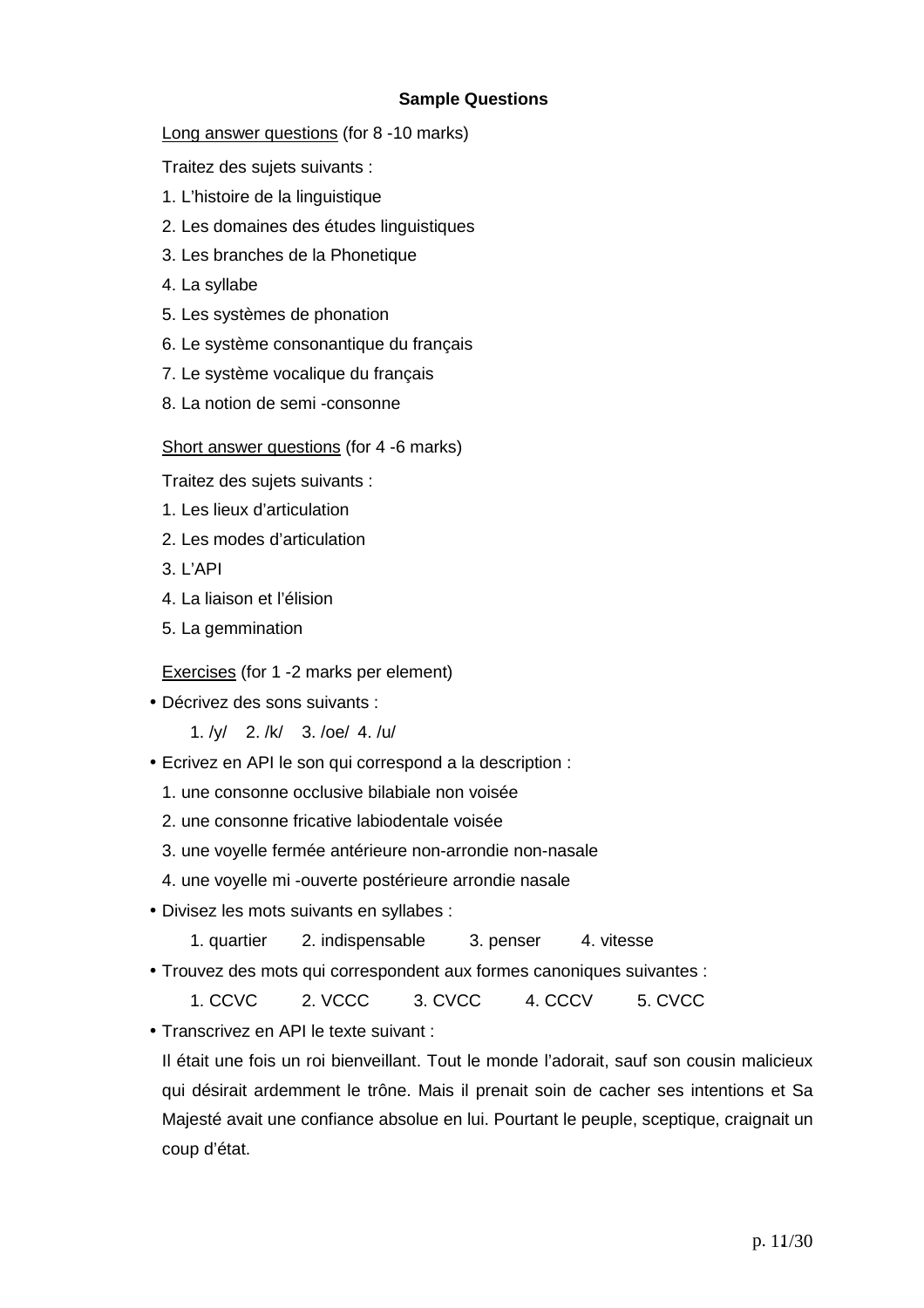|  | FRO I 4 Francophony |
|--|---------------------|
|--|---------------------|

| <b>Credit</b> | <b>Content</b>                                                   | <b>Objectives</b>                                                                                                                                        |  |  |  |  |  |
|---------------|------------------------------------------------------------------|----------------------------------------------------------------------------------------------------------------------------------------------------------|--|--|--|--|--|
| 1             | • Introduction to Quebec<br>Studies of French<br>expression.     | A brief socio-political and literary history of<br>Quebec and<br>introduction<br>bilingual<br>to<br>characteristic on Canada.                            |  |  |  |  |  |
| 2             | • Introduction to Swiss<br>Literature of French<br>Expression.   | A brief history of the formation of Switzerland<br>and why a part of it remains francophone.<br>Panorama of literature and some extracts<br>from novels. |  |  |  |  |  |
| 3             | • Introduction to African<br>Literature of French<br>Expression. | Understanding the Love-Hate relationship of<br>African authors with French as the language<br>of knowledge and also the language of the<br>coloniser.    |  |  |  |  |  |

#### **Reference Books :**

- **Catherine Pont :**  Littérature du Québec
- **Pierre Morel :**

Parcours Québécois: Introduction à la littérature du Québec.

• **Roger Francillon Ed.**

Histoire de la littérature en Suisse romande.

• **Robert Pageard :**

 Littérature Négro-Africaine D'expression Française: Le Mouvement Littéraire Contemporain Dans L'Afrique Noire

# **FRO I 5 PANORAMA DE LA LITTERATURE FRANÇAISE**

# **Du Moyen Âge au XXe**

| <b>Credit</b> | Topic             | <b>Contents</b>                                                                                                             |
|---------------|-------------------|-----------------------------------------------------------------------------------------------------------------------------|
|               |                   | Trouvères et Troubadours : Notion et<br>$\bullet$<br>Fonction (Texte Musical de Guillaume)                                  |
| 1             | • The Middle Ages | La chanson de Geste : Importance et<br>$\bullet$<br>Illustration (Chanson de Roland)                                        |
|               | • XVI century     | Renaissance : Importance et Impacte<br>$\bullet$<br>Humanisme : La Pléiade,<br>Rabelais.<br>$\bullet$<br>Montaigne, Ronsard |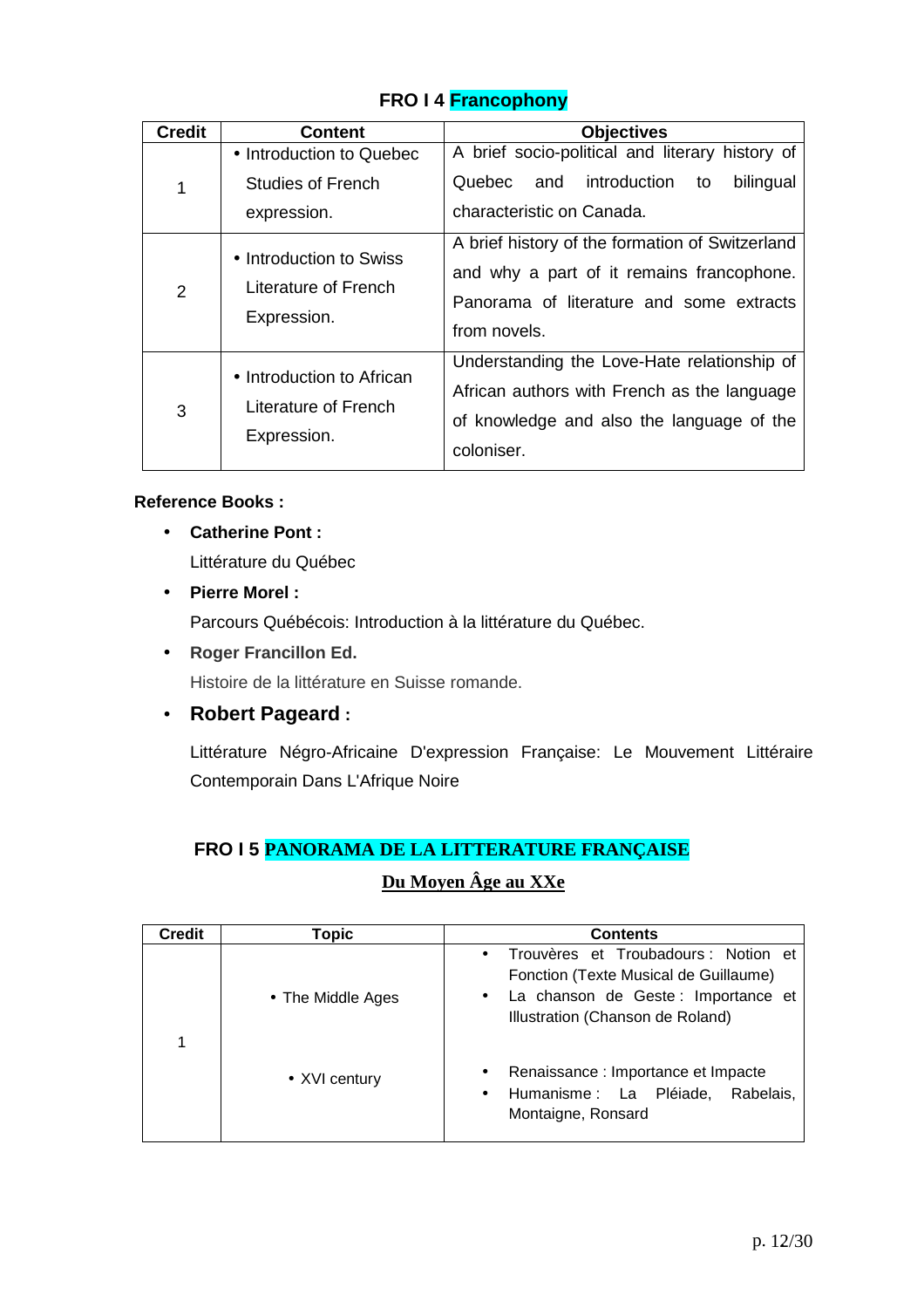|                | • XVII century  | • Religion et Raison : Descartes et Pascal<br>• Éthique et Morale: La Fontaine<br>• Théâtre Classique : Corneille et Racine<br>• L'Humour: Molière                                                                                                                                                                                        |  |  |  |  |
|----------------|-----------------|-------------------------------------------------------------------------------------------------------------------------------------------------------------------------------------------------------------------------------------------------------------------------------------------------------------------------------------------|--|--|--|--|
| $\overline{2}$ | • XVIII century | Lumières :<br>siècle<br>des<br>Voltaire,<br>Le<br>Rousseau, Montesquieu<br>Théâtre et Sociopolitique : Beaumarchais<br>Amour et Corps : Bernardin de St Pierre et<br>Marquis de Sade                                                                                                                                                      |  |  |  |  |
| 3              | • XIX century   | Naturalisme,<br>• Romantisme, Réalisme,<br>Symbolisme: Définition et Élaboration<br>(Chateaubriand-Lamartine-Hugo-<br>Baudelaire-Rimbaud-Verlaine-Mallarmé-<br>Balzac-Flaubert-Zola-Giono-Maupassant)                                                                                                                                     |  |  |  |  |
| 4              | • XX century    | Dadaïsme, Surréalisme, Existentialisme,<br>Absurde, Nouveau roman : Importance<br>Apollinaire et Proust : Style<br>Breton et Aragon : philosophie du visuel<br>Gide et Malraux : Idées et exotisme<br>Ionesco et Beckett : Absurde<br>Sartre, Camus, Beauvoir: Existentialisme<br>Robbe-Grillet, Sarraute : extériorisation du<br>« soi » |  |  |  |  |

### **METHODOLOGY and EVALUATION**

The Objective is to make the students aware of the diversity and progression of ideas in French Literature over the centuries.

Sociopolitical History and Literary Movements will be treated with the help of pertinent extracts from the works of various authors using discursive and dialectic method.

Internal Evaluation : Analysis of one text per century (5 texts)

A detailed study of a chosen literary movement to be presented with a PPT

End semester Evaluation Long answer questions

### **Reference Books :**

X Darcos, Histoire de la littérature française, Hachette.

- Y Stalloni, Écoles et Courants littéraires, A. Colin
- M Gutleben, Les grandes œuvres de la littérature française, Ellipses

Précis de la littérature française du XVIIe, Presses Universitaires de France

M Narvaez, A la découverte des genres littéraires, Ellipses

M Bilon et H Marguliew, Le commentaire littéraire, Ellipses

L Fourcault, Le commentaire composé, A. Colin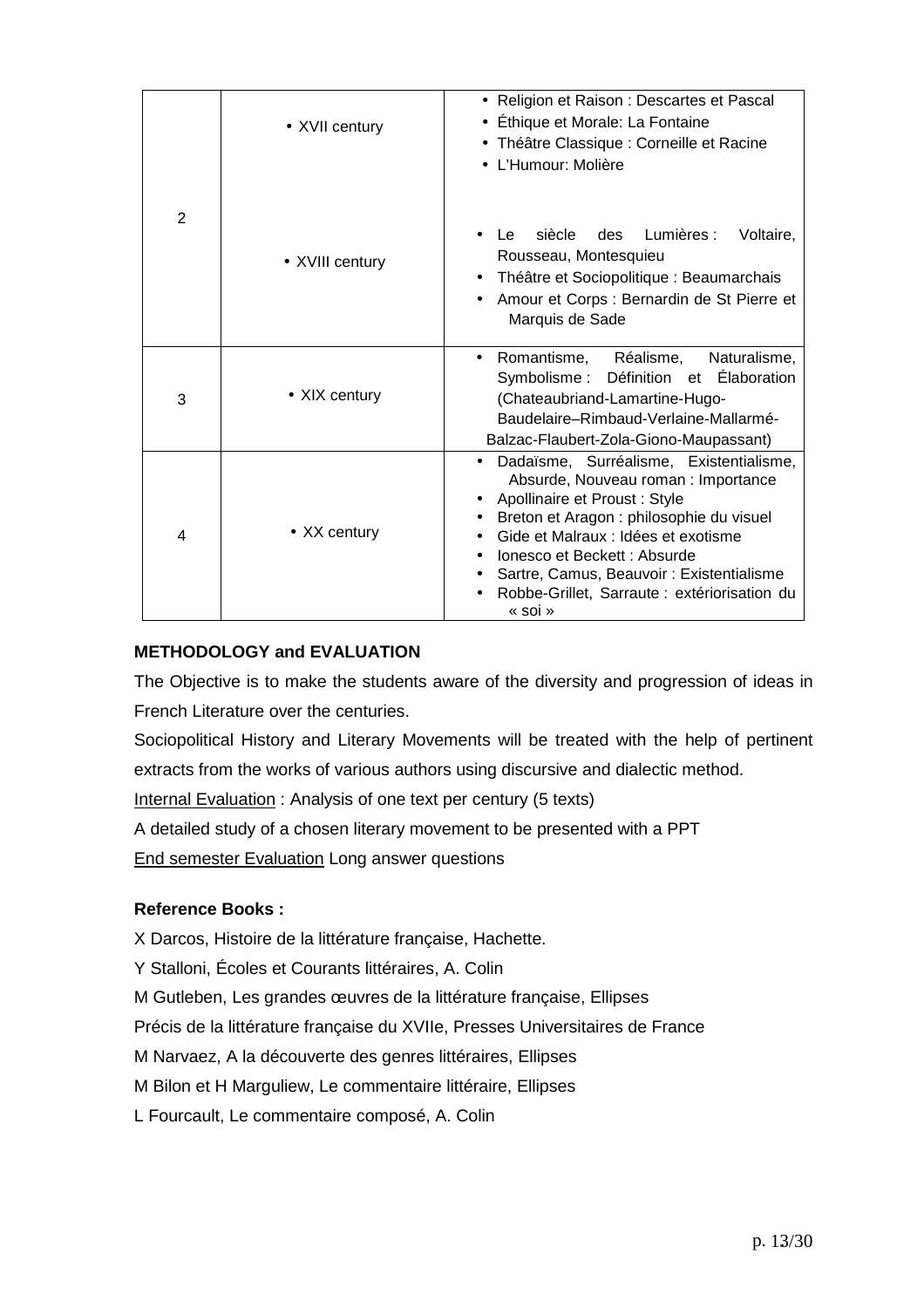### **SEMESTER II**

## **FRT C II 1 Theory and Practice of Translation - II**

Objectives: Compare the structures of English & French and study the role that this plays in translation.

### **Syllabus**

A) L'Agencement

- I) La Transposition
- II) Stylistique comparee des especes
- III) Stylistique comparee des categories
- IV) Question annexes

### B) Le Message

- I) Message et Situation
- II) Les faits prosodiques
- III) L'ordre des mots et la demarche
- IV) L'articulation de l'enonce.
- V) La modulation dans le message.
- VI) L'equivalence et l'allusion dans le message.
- VII) L'adaptation et la metalinguistique.

### Sample questions for theory

- 1) Elaborez les différents types de transposition.
- 2) Qu'est-ce qu'on appelle les parties du discours ? Comment fonctionnent-elles dans les deux langues ?
- 3) Faites une stylistique comparée des catégories.
- 4) La notion et l'expression du temps diffère dans les deux langues. Elaborez.
- 5) Les sens du message peuvent se dégager de plusieurs façons. Comment?
- 6) Faites une distinction des faits prosodiques dans les deux langues.
- 7) Relevez les différences dans l'ordre des mots et la démarche suivie par l'anglais et le français.
- 8) Enfumerez la modulation dans le message.
- 9) Expliquez : L'équivalence et l'allusion dans le message, l'adaptation et la métalinguistique.

# **Reference Books** : Stylistique comparée du français et de l'anglais by Vinay & Dalbernet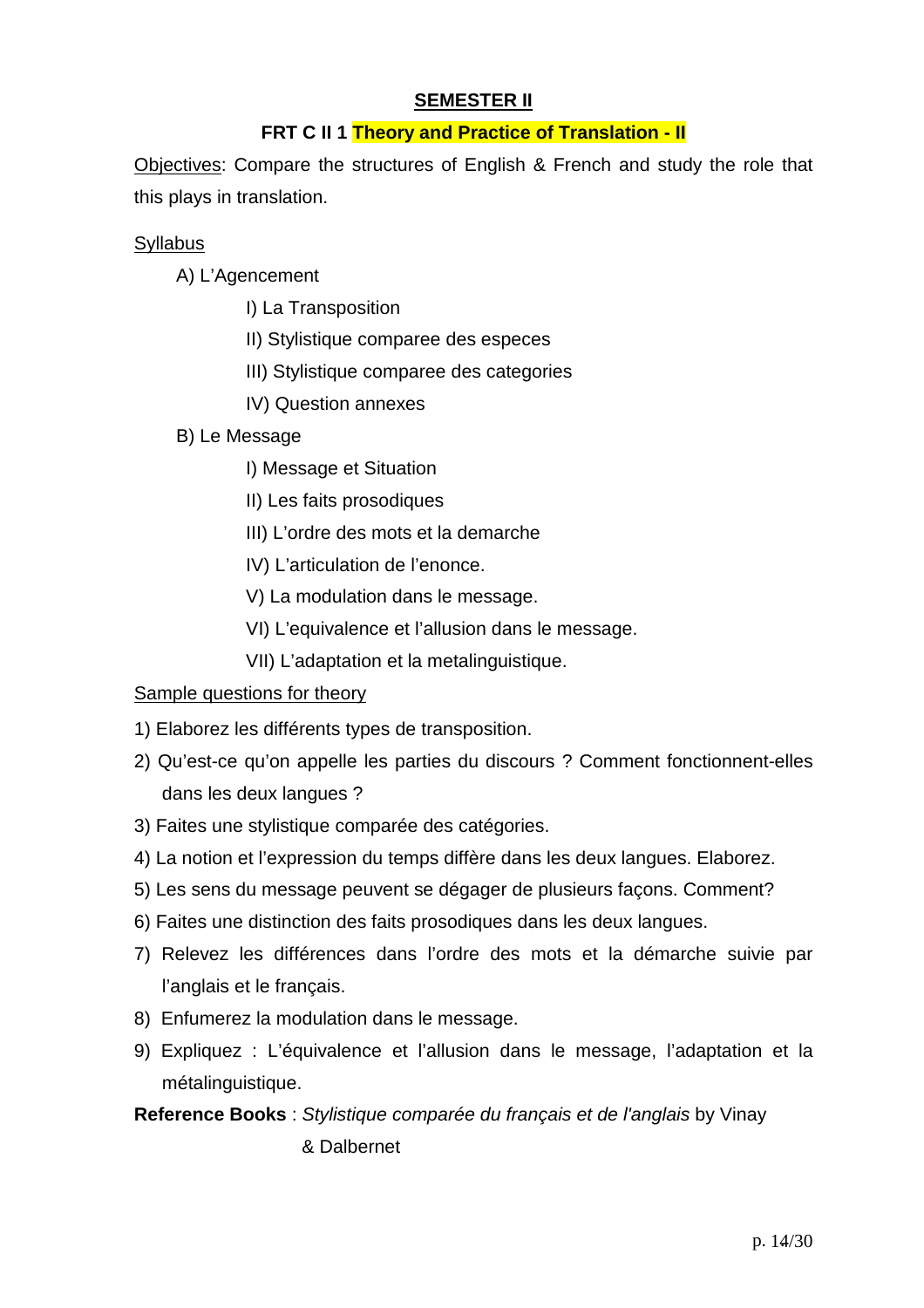# **FRL C II 1 Literary Analysis**

| <b>Credit</b> | <b>Objectives</b><br><b>Content</b> |                                                  |  |
|---------------|-------------------------------------|--------------------------------------------------|--|
| Credit 1 and  |                                     | To help students to analyse a literary text from |  |
|               | La Narratologie                     | the point of the narratology of Gérard Genette.  |  |
|               |                                     | To give to the students the characteristics of   |  |
| Credit 3      | La Versification                    | French versification, which will help them to    |  |
|               |                                     | analyse French poems in better way.              |  |
|               |                                     | To help students to identify the major themes    |  |
| Credit 4      | <b>Thematic Study</b>               | present in the literary text and to help them to |  |
|               |                                     | construct their thoughts around those themes.    |  |

#### **Reference Books :**

### **Françoise Revaz**

Introduction à la narratologie : Action et narration

#### **Gérard Genette**

Discours du Récit – Figure III

#### **Maurice Grammont**

Petit traité de versification française

#### **Jean Louis Joubert**

La Poésie

#### **Jean Michel Gouvard**

Que sais-je ? L'Analyse de la poésie.

#### **Bachelard Gaston**

La Poétique de l'Espace

L'eau et les rêves.

#### **FRT C II 2 / FRL C II 2 Didactiqueetméthodologie du FLE**

**(Pedagogy of French as a Foreign Language) - I**

Objectives :

The study of Didactics consists in a scientific analysis of the Teaching / Learning of Languages. It covers three primary area of investigation, viz. Language, Method and Teaching. It aims to conduct a scientific study of these three domains. Methodology of FL learning on the other hand stresses on the study of the Method (Manuel), pedagogical tools and strategies used in learning a Foreign Language.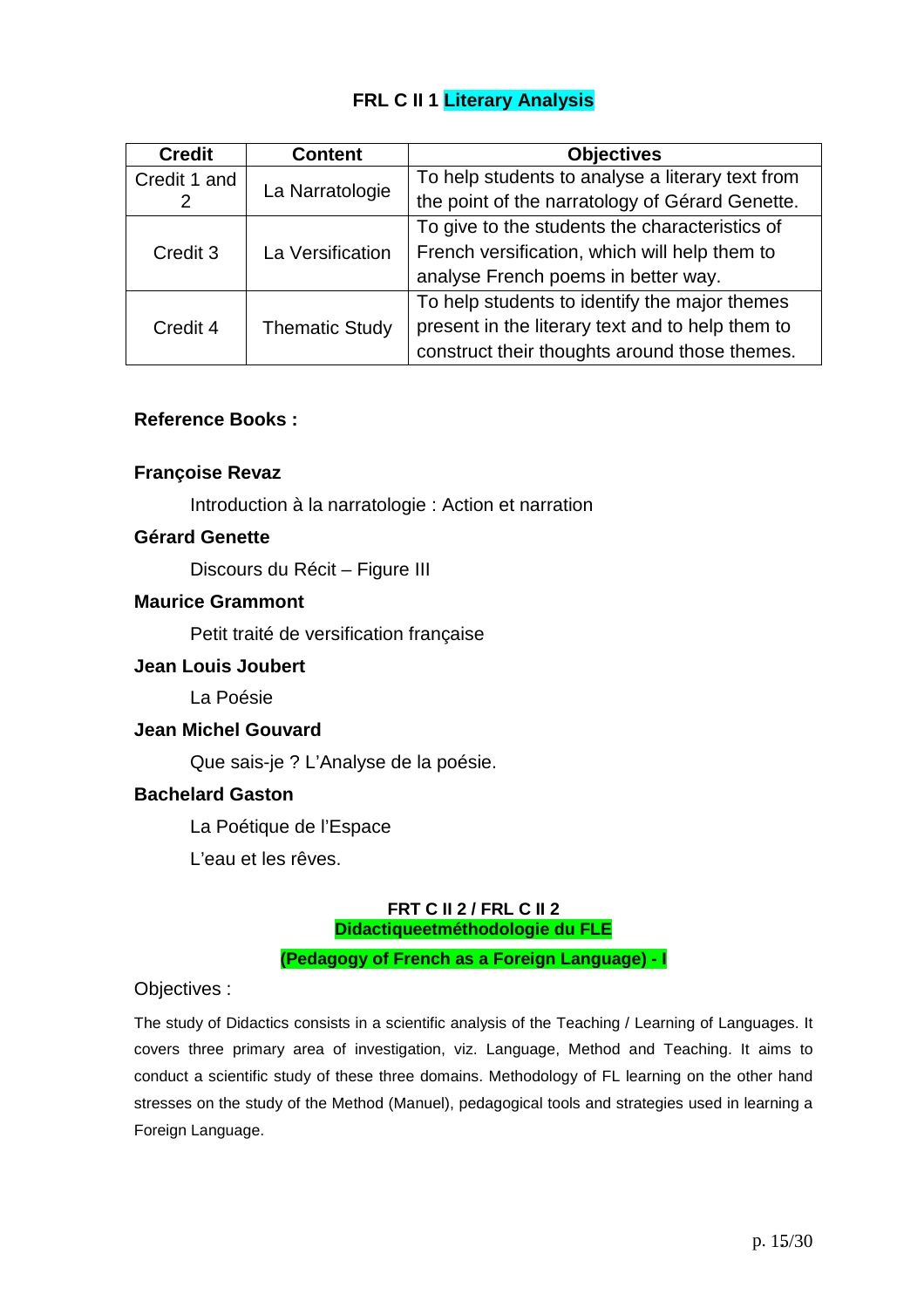This course aims at giving a brief evolution of the different approaches to teaching a Foreign Language used in class by tracing the evolution of different Methods used in France during the last 50 years.

Evaluation is an integral part of learning. It enables the student and the teacher to assess the extent of assimilation and areas of difficulties. This course gives an insight into the types of evaluation and certification, their relevance to gage the various language skills at different points of training / learning process.

Total lectures : 30 of 2 hours each

| Objectives<br><b>Topics</b>     |                                                                                        | No. of<br>Lectures | Internal<br><b>Marks</b><br>Assigned (50) |  |
|---------------------------------|----------------------------------------------------------------------------------------|--------------------|-------------------------------------------|--|
|                                 | Credit 1<br>- Differenceentre apprendre une langue<br>et apprendre toute autre matière | 1                  |                                           |  |
| Introduction to the             | - La langue (FLE, FLM, FLS, FOS)                                                       | 1                  |                                           |  |
| essence of                      | - L'enseignant (formation et rôle)                                                     |                    |                                           |  |
| Language<br>learning /          | - L'apprenant (captif, motive)                                                         | $\overline{2}$     | upto 10                                   |  |
| teaching                        | - La classe (les différentes approches<br>didactiques)                                 | 1                  |                                           |  |
|                                 | Le pacte<br>entre<br>l'enseignant<br>et<br>l'étudiant                                  | 1                  |                                           |  |
|                                 | Credit 2<br>- L'identification et formulation<br>des                                   | $\overline{2}$     |                                           |  |
| <b>Teaching Levels</b>          | objectives<br>- Le Niveau Seuil, DELF, DALF, Le<br>Cadre Européen                      | $\overline{2}$     | upto 15                                   |  |
| and Objectives                  | - Enseigner avec des objectifs multiples                                               | $\overline{2}$     |                                           |  |
|                                 | - Préparation d'une fiche pédagogique                                                  | $\overline{2}$     |                                           |  |
|                                 | - L'adaptation des objectifs selon le<br>niveau                                        | $\overline{2}$     |                                           |  |
| Introduction to                 | Credit 3<br>- Les aides pédagogiques                                                   | $\overline{2}$     |                                           |  |
| various types of<br>pedagogical | - Activités relatives aux 4 compétences                                                | 3                  | upto 15                                   |  |
| activities                      | - Enseigner la grammaire                                                               | 1                  |                                           |  |
|                                 | - Enseigner le vocabulaire                                                             | 1                  |                                           |  |
| Evaluation                      | Credit 4<br>d'évaluation<br>leur<br>-Les<br>types<br>et<br>importance                  | 3                  | upto 15                                   |  |
|                                 | -Le classement de Landsheere                                                           | $\overline{2}$     |                                           |  |
|                                 | -La taxonomie de Bloom                                                                 | $\overline{2}$     |                                           |  |

#### **Reference Books : La classe de langue by Christine Tagliante L'évaluation by Christine Tagliante Initiation à la didactique d'une langue étrangère by Dominique Abry**

### **Sampletheory questions –**

- 1. En quoi l'enseignement d'une langue est différent de celui des autres matières ?
- 2. Quelles sont les différentes approches à l'enseignement du FLE ?
- 3. Quel est le rôle de l'apprenant dans le processus de l'enseignement ?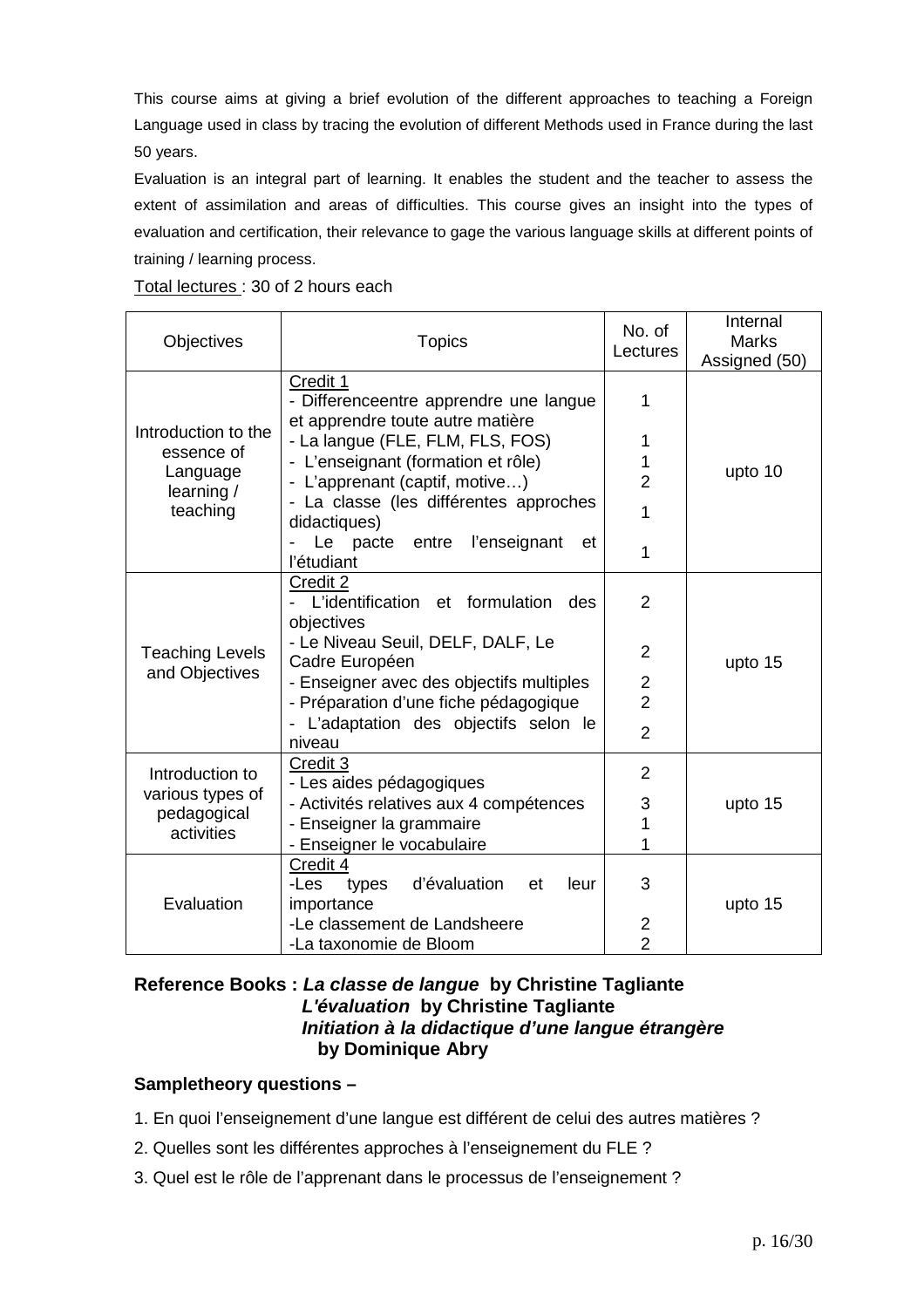4. Qu'est - ce qu'un document authentique ? Quelle est sa valeur pédagogique dans une classe de FLE ?

5. Le contrat d'apprentissage entre l'enseignant et l'apprenant.

- 6. Le référentiel du CAER et sa valeur pédagogique.
- 7. Qu'est ce qu'une unité didactique ?
- 8. L'exploitation des aides pédagogiques dans une classe de langue.
- 9. Les différentes activités pour enseigner la compréhension orale.
- 10. Les différentes activités pour enseigner la compréhension écrite.
- 11. Les différentes activités pour enseigner l'expression orale.
- 12. Les différentes activités pour enseigner l'expression orale.
- 13. Enseigner la grammaire démarche inductive / démarche déductive
- 14. Enseigner le vocabulaire.
- 15. Les types d'évaluation et leur importance.
- 16. Le classement de Landsheere
- 17. La taxonomie de Bloom.
- 18. La méthode directe.
- 19. La méthode SGAV
- 20. L'approche communicative.
- 21. La simulation globale.
- 22. La méthode grammaire traduction.
- 23. L'utilisation de L1 dans une classe de FLE.
- 24. L'évaluation normative / l'évaluation sommative.
- 25. Différence entre FLE, FS et FOS.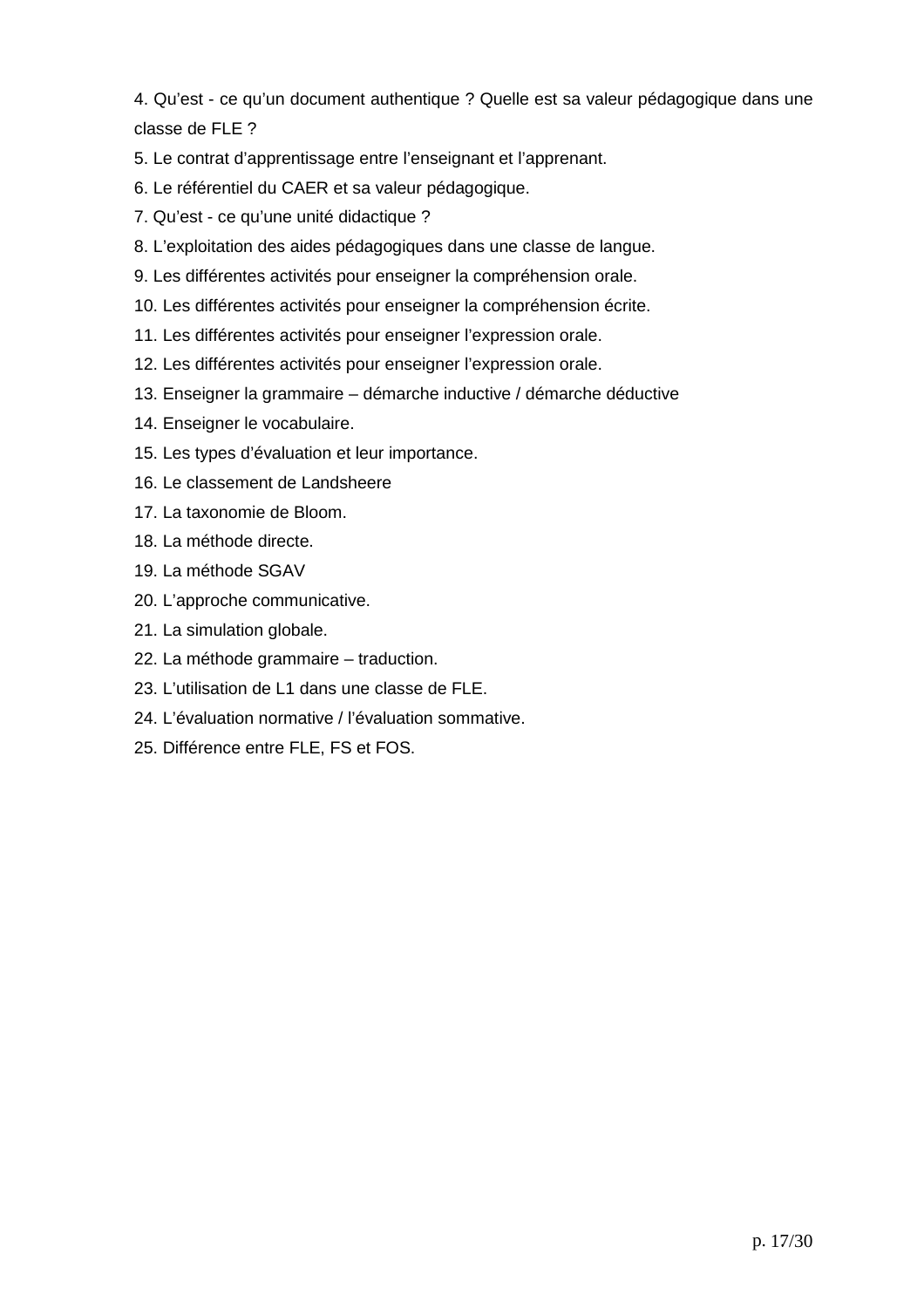| <b>Topic</b>                                    | Objectives                                                                                                                                                | Details                                                                                                                                                                                                                                                    | No. of<br>Lectures |
|-------------------------------------------------|-----------------------------------------------------------------------------------------------------------------------------------------------------------|------------------------------------------------------------------------------------------------------------------------------------------------------------------------------------------------------------------------------------------------------------|--------------------|
| Credit 1<br>Introduction à la<br>morphologie du | To introduce the concept<br>οf<br>language families and<br>language classification<br>based on their word<br>formation and sentence<br>formation patterns | La notion de classement<br>des langues<br>· Types de classements<br>des langues :<br>- Généalogique<br>- Typologique                                                                                                                                       | 1                  |
| français                                        | To introduce the basic<br>concepts<br>in morphology and their<br>interrelations                                                                           | - Les notions de Morphe ~<br>Morphème<br>-Forme libre ~ forme liée<br>-Morphe $\sim$ Morpheme $\sim$<br>Allomorphe<br>Relation Morphe ~<br>Morpheme                                                                                                        | 5                  |
| Credit 2<br>Les Procédes<br>Morphologiques      | To teach the various<br>mechanisms of word<br>formation                                                                                                   | · Les Procédés<br>morphologiques<br>- Composes<br>- Juxtaposition,<br>- Composition<br>-Complexes<br>-L'addition, - La<br>soustraction - La<br>substitution<br>-D'autres procédés<br>mineurs : - Epenthèse,<br>- Dissimilation<br>- Acronymie, - Le Verlan | 6                  |
| Credit 3<br>La morpho-<br>phonémique            | To teach the interrelation<br>between the morphology<br>and<br>the phonology of French<br>and its impact on word<br>formation                             | Le conditionnement<br>phonologique<br>des allomorphes<br>-Le conditionnement<br>morphologique des<br>allomorphes                                                                                                                                           | 5                  |
| Credit 4                                        | Place of syntax in the<br>linguistic<br>hierarchy<br>History of the study of<br>syntax,<br>itsschools                                                     | - Notions de base<br>- Histoire des études de<br>syntaxe et son<br>importance en linguistique<br>- Différents types de<br>Grammaire<br>- Générative<br>transformationnelle<br>- Grammaire fonctionnelle                                                    | 4                  |
| La Syntaxe du<br>français                       | Analysis of a sentence in<br>its<br>constituent types                                                                                                     | -Type et matériau<br>-Types de phrases<br>-Phrases de base                                                                                                                                                                                                 | 2                  |
|                                                 | Various methods of<br>syntactic<br>analysis as followed by<br>different<br>schools of thought                                                             | - Analyse générative<br>- Analyse fonctionnelle<br>- Analyse de Tesnière<br>- Analyse de Bloomfield                                                                                                                                                        | 7                  |

# **FRT C II 3 / FRL C II 3Morphology and Syntax**

# **Sample questions :**

- **(1)** Le classement Généalogique des langues
- **(2)** Le classement Typologique des langues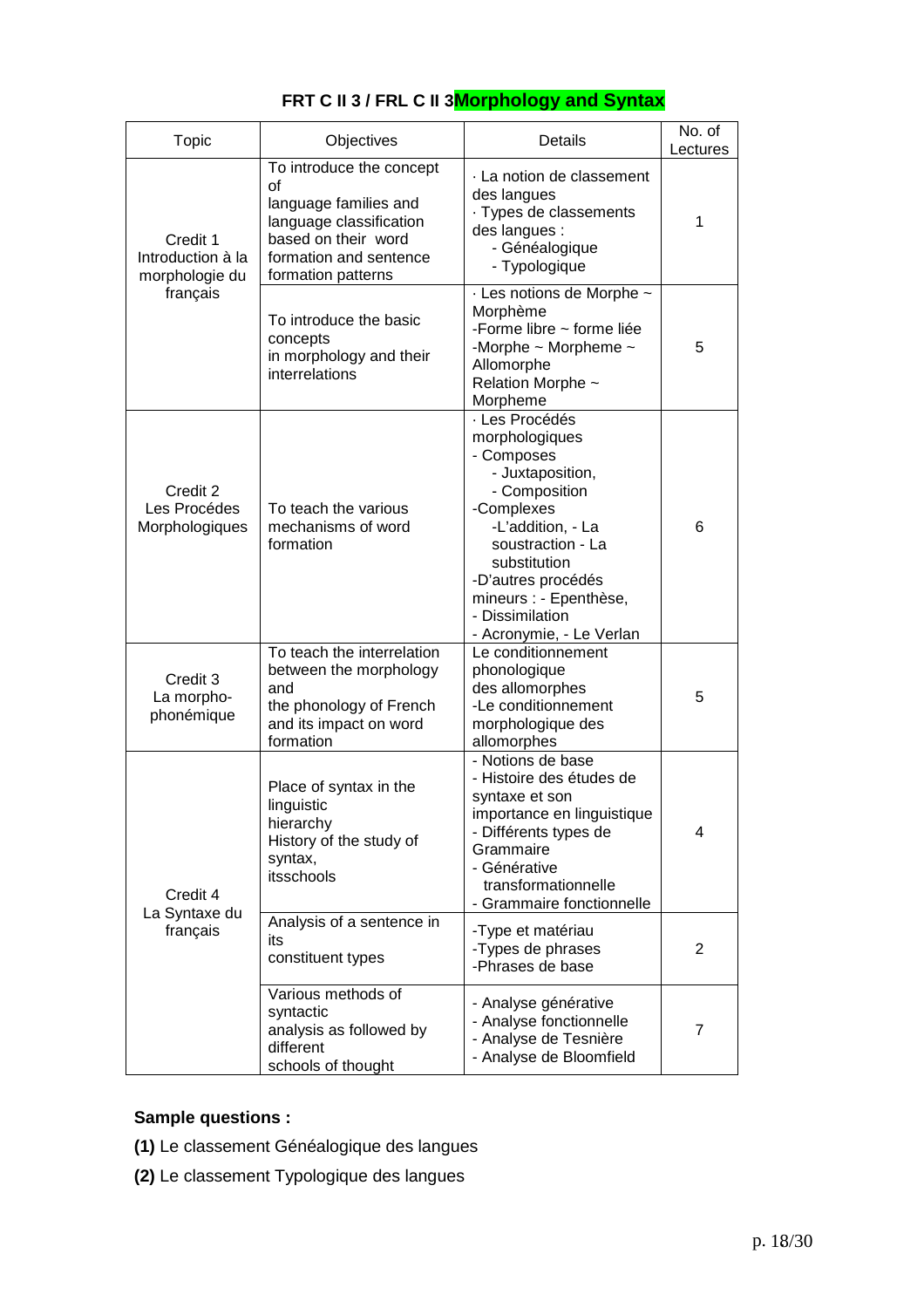**(3)** Les notions de Morphe ~ Morphème ~ Allomorphe **(4)** Divisez les constructions suivantes pour en dégager les morphes : acceptable, uniforme, indivisible, intelligente, évidemment

**(5)** Identifiez les procédés morphologiques derrière : égal ~ inégal, franglais, longue ~

long, qtl ~ qatil, durer ~ durable, gratte-ciel, bête noire, beur, emelefiste

**(6)** Expliquez les notions suivantes : l'élision, l'assimilation, l'harmonie vocalique

**(7)** Découpez les phrases suivantes d'après la GGT/Analyse en C.I. /Tesniere /Bloomfield

# **FRO II 4 20th Century French Literature**

| <b>Credit</b> | <b>Content</b>                                                       | <b>Objectives</b>                                                                                                                                                   |  |  |
|---------------|----------------------------------------------------------------------|---------------------------------------------------------------------------------------------------------------------------------------------------------------------|--|--|
| 1&82          | • Absurd Theatre<br>Beckett, lonesco and<br>Jean Genet               | Study of after-war French Theatre to help<br>students to examine the absurdity as<br>presented in 20 <sup>th</sup> century Literature from social<br>point of view. |  |  |
| 3 & 4         | $\bullet$ 20 <sup>th</sup> century novel -<br><b>Camus and Duras</b> | Study of a Pied-Noir writing and woman<br>writing in 20 <sup>th</sup> century French Literature.                                                                    |  |  |

**Books as decided by the teacher and the students of the authors prescribed above. Also, secondary sources as given by the teacher.** 

# **FRO II 5 Literary Translation**

### **Objectives :**

Translation of Literary texts is a specific type of discourse that can also have commercial value if due justice is done to the stylistic and culture specific elements. Hence there is a need to understand the basics of this type of translation and develop such skills. Translation of literary texts from and into English / an Indian language and French will be dealt with in this paper.

## **Structure Thématique:**

- 1. Comprendre la notion de la traduction littéraire Relecture collective des textes traduits pour en arrive à une définition plus ou moins holistique.
- 2. Traduire un mot, une image Etude de l'imagerie ancrée dans une culture et dans ses pratiques civilisationnelles.
- 3. Traduction vers sa culture propre et Traduction vers l'autre \* Représentation de l'altérité \* Sa culture face au monde
- 4. Le Traducteur "interprète" et Le Traducteur "transmetteur" Les objectifs de la traduction littéraire et le choix de texte

## **Corpus des Travaux Pratiques :**

Dix textes (au moins) de longueur variée seront traduits Un texte traduit vers la langue première sera commenté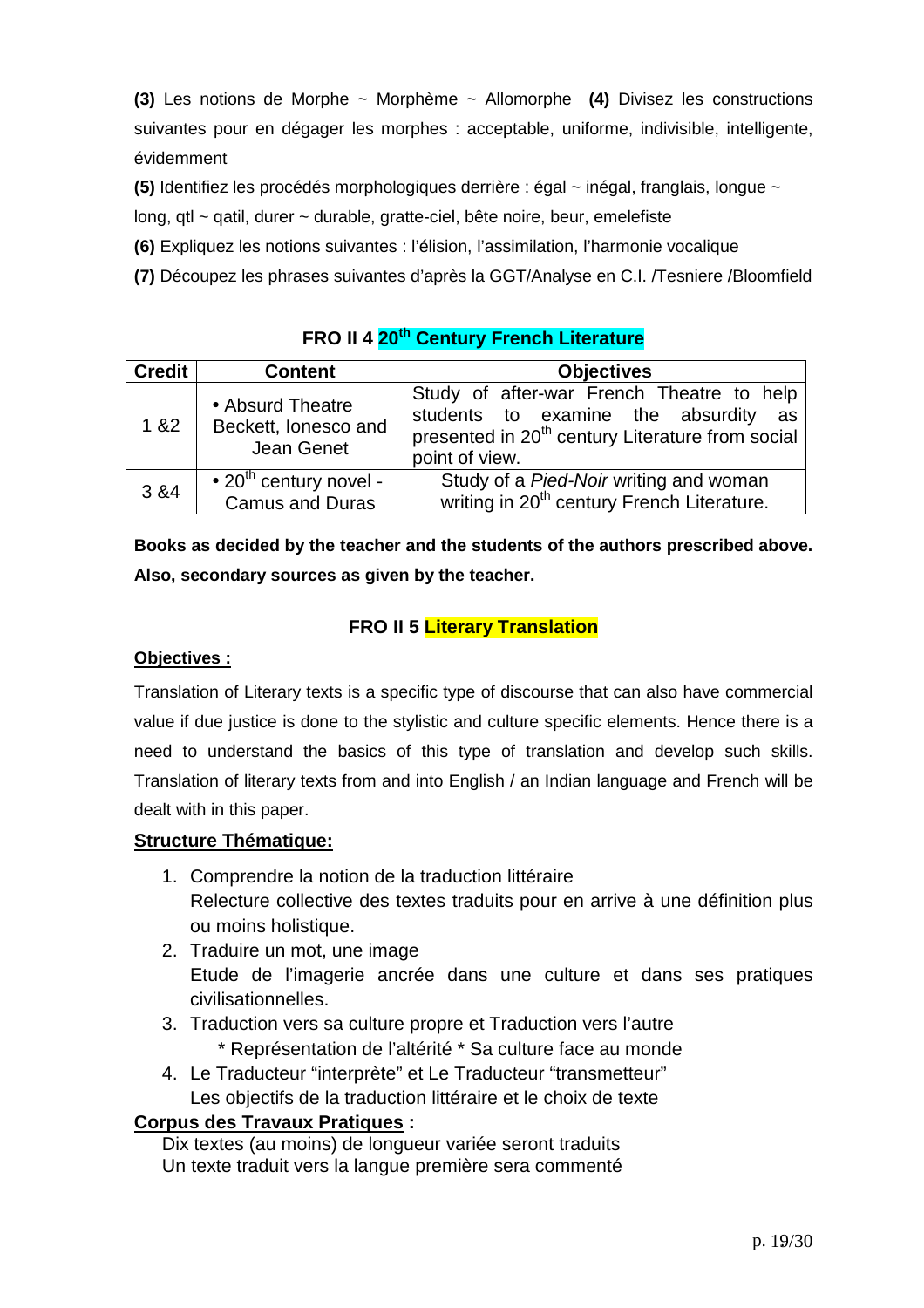### **SEMESTER III**

### **FRT C III 1 Theory and Practice of Translation - III**

**Objectives:** Work on the nuances of the two languages and explore different possibilities of translatingtexts.

### **Syllabus**

I) Les Approches Méthodologiques.

- II) L'Interprétation : Implicite et Explicite.
- III) Les Fondements théoriques : Les théories de traduction.
- IV) Les paliers du maniement du langage.
- V) Les difficultés d'ordre rédactionnel et syntaxique.

### **Internal Evaluation : Total: 50 marks**

( For theory - Based on comprehension of the topic, choice of exemples used to elucidate& level of language. For translation of texts- Communication of the correct message, choice of structures & words, tone & style).

Tut I: 10 marks Topics – Traduction des phrases vers le français

Tut 2: 10 marks Topics – Approches méthodologiques, Les théories de traduction

Tut 3: 10 marks Topics – Traduction du texte journalistique vers l'anglais

Tut 4: 10 marks Topics – Les paliers du maniement du language

Tut 5: 10 marks Topics – Traduction du texte journalsitique vers le français

### **External Evaluation : Total : 50 marks**

10-Theory. 25- translation of texts into English. 15- translation of text into French.

### **Sampletheory questions -**

1) Distinguez les traits caractéristiques du français et de l'anglais.

2) Comment choisir l'approche méthodologique selon le type de texte à traduire ?

- 3) Élaborez les obstacles que le traducteur doit surmonter.
- 4) À l'aide d'un schéma, élaborez le processus de traduction.
- 5) Établissez le rapport entre la langue et la pensée individuelle.
- 6) Le rôle de la bonne rédaction en traduction.
- 7) Quelles sont les difficultés d'ordre rédactionnel et syntaxiques ?
- 8) Le traitement de la voix passive dans les deux langues.
- 9) La concision- élaborez..

10) Énumérez le fonctionnement des tournures verbales et des tournures nominales.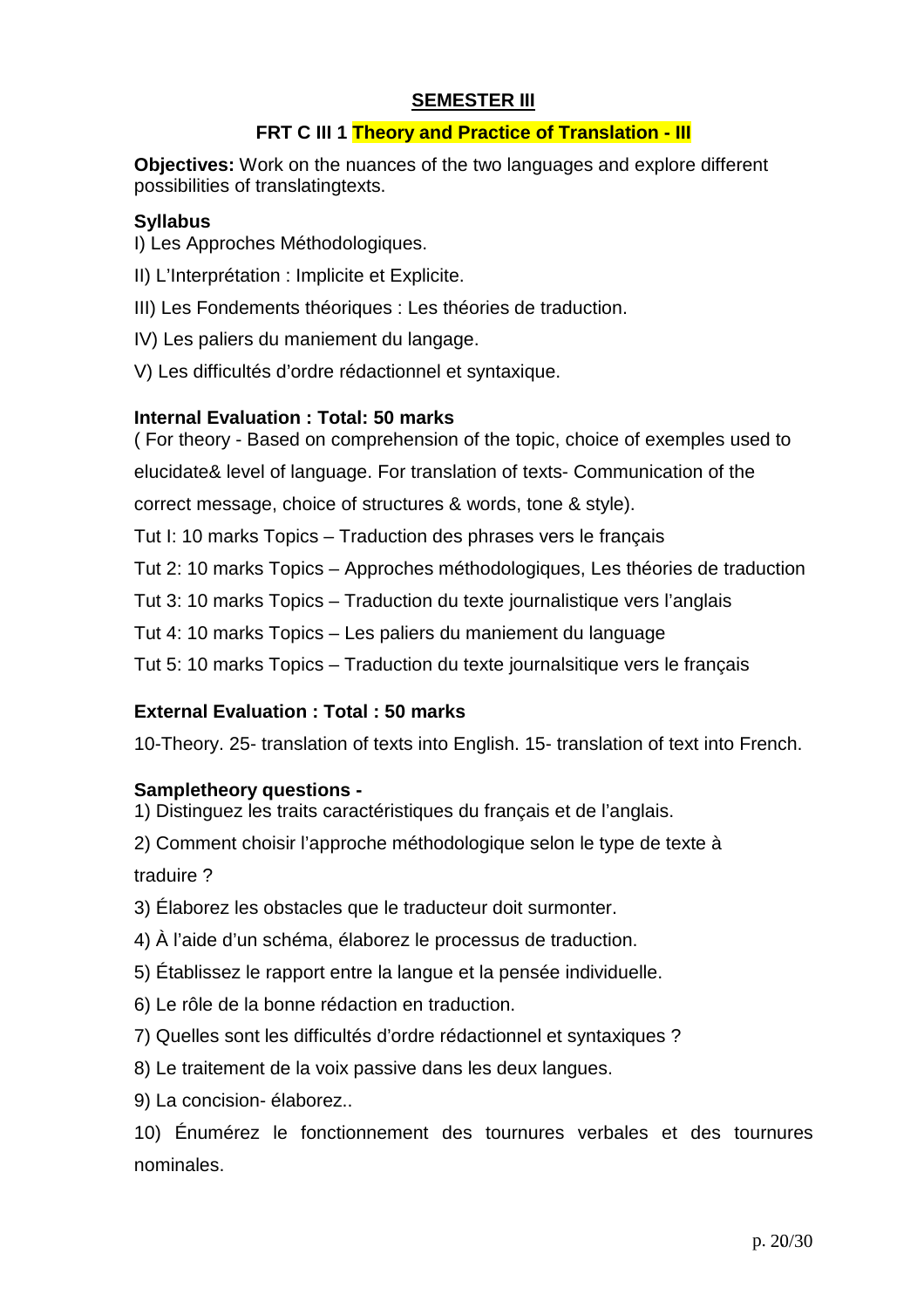## **FRL C III 1 Contemporary French Literature**

| <b>Credit</b> | <b>Content</b>                                                         | <b>Objectives</b>                                                                                                                      |
|---------------|------------------------------------------------------------------------|----------------------------------------------------------------------------------------------------------------------------------------|
| 1             | Contemporary<br>socio-political and<br>literary scenario in<br>France. | To help students assimilate the contemporary mindset<br>of the French and to give them exposure on the<br>contemporary French society. |
| 2, 3 & 4      | Contemporary<br>literary works.                                        | To explore contemporary French writings representing<br>the esthetic imagination in modern era.                                        |

Novels :

L'Africain (J.M.J. Le Clézio) ;Neige (Maxence Fermine) ;Je m'en vais (Jean Echenoz) ;La Petite fille de monsieur Linh (Philippe Claudel)

Play :Papa doit manger (Marie NDiaye)

### **FRT C III 2 / FRL C III 2 Didactique et méthodologie du FLE**

**(Pedagogy of French as a Foreign Language) - II** 

#### **Objectives :**

The second part of the Pedagogy of French as a Foreign Language aims to further the understanding of the subject with **focus on practicals** and special problems of teaching French in a non French speaking environment - how to teach grammar, pronunciations, culture and civilization, adapting to the learner public, the role of the mother tongue, strategic decision about to translate or not in the mother tongue, problems relating to the evaluation of unusual cases etc.

| <b>Objectives</b>                                           | <b>Topic</b>                                                         | No. of<br><b>Lectures</b><br><b>Assigned</b> | <b>Internal</b><br><b>Marks</b><br><b>Assigned</b><br>(out of 50) |
|-------------------------------------------------------------|----------------------------------------------------------------------|----------------------------------------------|-------------------------------------------------------------------|
| Credit 1                                                    | -Enseignement de la grammaire,                                       |                                              |                                                                   |
| Introduction teaching topics<br>and communicative, cultural | de la phonétique, de la civilisation<br>-Objectifs communicationnel, | 5                                            |                                                                   |
| and linguistic objectives                                   | culturel et linguistique                                             | $\overline{2}$                               |                                                                   |
|                                                             | -L'individualisation de                                              | 1                                            |                                                                   |
| Credit 2                                                    | l'apprentissage                                                      | 2                                            |                                                                   |
| The learner and his / her<br>mother tongue                  | -Enseigner à l'enfant et à<br>l'adolescent                           |                                              |                                                                   |
|                                                             | -Le recours à la traduction                                          | 1                                            |                                                                   |
|                                                             | -Approfondissement du semestre                                       |                                              |                                                                   |
| Crédit 3                                                    | Ш                                                                    | 2                                            |                                                                   |
| Evaluation                                                  | -les difficultés spécifiques de<br>l'évaluation                      |                                              |                                                                   |
|                                                             | -évaluation de copies atypiques                                      | 2                                            |                                                                   |
|                                                             | -Elaborer : les outils                                               |                                              |                                                                   |
|                                                             | pédagogiques,                                                        | $\overline{2}$                               |                                                                   |
| Credit 4                                                    | une séquence didactique de 2                                         |                                              |                                                                   |
|                                                             | heures minimum<br>-Evaluer les étudiants à la fin de la              | 4                                            | 50                                                                |
| <b>Practical work :taking</b><br>classes                    | séquence                                                             |                                              |                                                                   |
|                                                             | -Feedback personnel sur ces                                          | 1                                            |                                                                   |
|                                                             | interventions                                                        |                                              |                                                                   |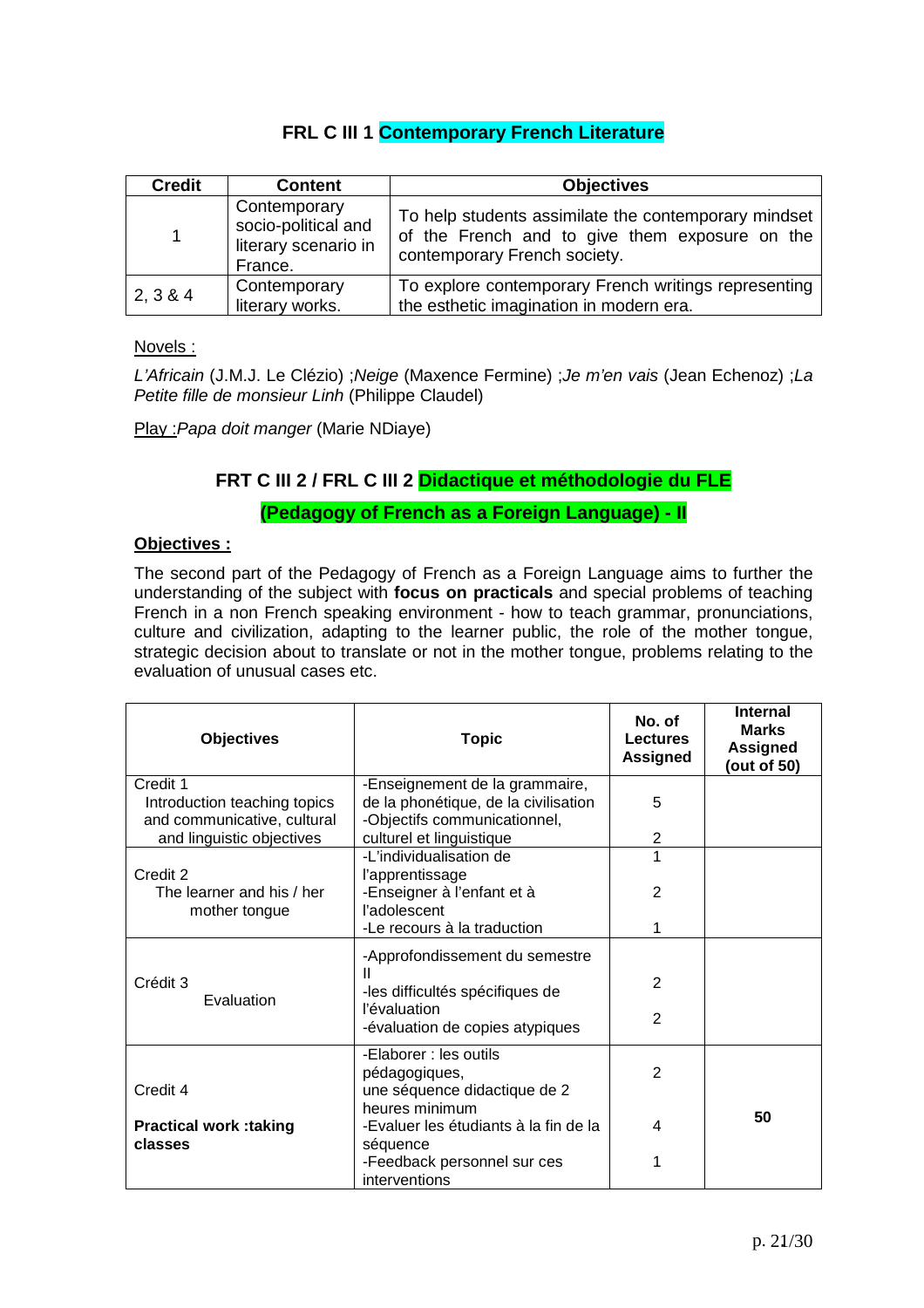| <b>Topic</b>                                                               | <b>Objectives</b>                                                                                                    | <b>Details</b>                                                                                                                                                                                                     |
|----------------------------------------------------------------------------|----------------------------------------------------------------------------------------------------------------------|--------------------------------------------------------------------------------------------------------------------------------------------------------------------------------------------------------------------|
| <b>Credit 1</b><br>signe<br>Le<br>mot<br>comme<br>linguistique             | To introduce the linguistic<br>Sign at the level of word                                                             | -Relations entre $SA \sim SÉ \sim RE$ :<br>concurrence et divergence<br>-Les approches sémasiologique<br>et onomasiologique : rapports<br>$mot$ ~ $ide$                                                            |
|                                                                            | To give an overview of the<br>various linguistic<br>competences - phonetic,<br>syntactic, semantic and<br>pragmatic  | -Les notions de compétence ~<br>performance<br>-Les compétences linguistiques<br>-Les compétences sémantiques<br>-La pragmatique intégrée à la<br>sémantique                                                       |
| <b>Credit 2</b><br>Compétenceslinguistique et<br>sémantique                | To impart in detail the<br>semantic relations that a<br>word<br>may have with other words                            | -L'homonymie<br>-La polysémie<br>-La synonymie<br>-L'antonymie<br>-La paronymie                                                                                                                                    |
|                                                                            | To introduce the various<br>meanings a word can<br>acquire                                                           | Sens<br>dénotatif,<br>connotatif,<br>voulu, interprété,<br>collocatif,<br>stylistique<br>affectif,<br>(styleindividuel,<br>littéraire,<br>dialectique, idéolectique,<br>de<br>niveau, de domaine)                  |
| <b>Credit 3</b><br>La sémantique du système :                              | To introduce the technique of<br>componential analysis as an<br>approach to defining words                           | -La notion de champs<br>sémantique<br>-L'Analyse componentielle :<br>avantages et limitations                                                                                                                      |
| Analyse componentielle<br>Analyse fonctionnelle - La<br>Grammaire casuelle | To introduce the concept of<br>case in indo-european<br>languages and the extent to<br>which it is present in French | - L'école orientale<br>- L'école occidentale<br>- Le "cas" du nom français                                                                                                                                         |
|                                                                            | To introduce the concept of<br>lexicology, its resources,<br>objectives and challenges                               | - Problèmes dans la définition du<br>mot de <i>mot</i><br>- Lexème ~ grammème<br>- Synchronie ~ diachronie                                                                                                         |
| <b>Credit 4</b><br>Lexicologieet lexicographie                             | To introduce the concept of<br>lexicography, its resources,<br>objectives and challenges                             | -Les types de dictionnaires<br>-Les informations sous une<br>entrée<br>- Dictionnaires monolingue ~<br>bilingues ~multilingues :<br>avantages et limitations<br>-L'approche systémique -<br>logique et consistance |

### **FRT C III 3 / FRL C III 3 Semantics, Lexicology of French**

### **Sample questions :**

- 1. Faites une analyse sémasiologique de : a) renard, b) vache, c) cochon
- 2. Faites une analyse synchronique de : a) bourse, b) mousse, c) livre
- 3. Identifiez des cas des éléments soulignés a) Ce candidat écrit à son ami.
	- b) Paul et Marc se félicitent. c) La fenêtre est cassée par le vent.
- 4. Faites une analyse componentielle de : a) chat, chien, tigre, lion
	- b) maison, palais, château, hôtel c) mer, océan, lac, lagoon
- 5. Quels sont les différents sens qu'un mot peut acqérir ?
- 6. Que savez- vous sur : L'homonymie/ La polysémie / La synonymie /L'antonymie /
- 7. Dégagez la relation entre SA ~ SÉ et RE dans les phrases suivantes :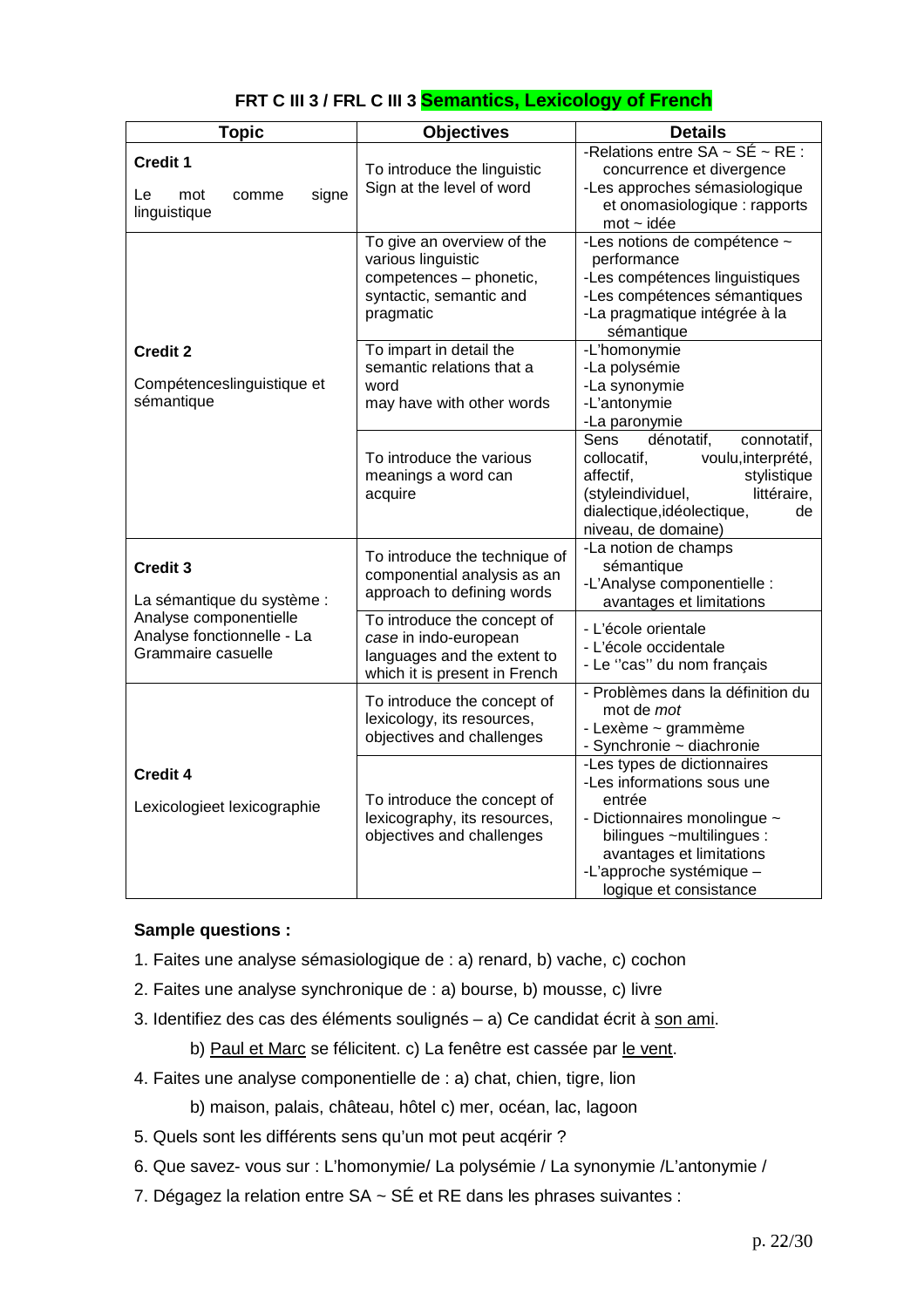- a) La mort du vainqueur d'Inéa et le vaincu de Waterloo eut lieu en 1821.
- b) L'auteur de L'Étranger était le récipient du prix Nobel en 1957.
- 8. Le traitement de préfixation et de suffixation dans un dictionnaire.
- 9. La discipline à observer dans la préparation d'un dictionnaire.

| <b>Credit</b> | <b>Content</b>                                                                  | <b>Objectives</b>                                                                                                                                                                                                                                                                                 |
|---------------|---------------------------------------------------------------------------------|---------------------------------------------------------------------------------------------------------------------------------------------------------------------------------------------------------------------------------------------------------------------------------------------------|
| 1 & 2         | The French<br>school and the<br>American School<br>of Comparative<br>Literature | Brief study of the concept of "Literary" and "Non<br>literary" / "Direct" and "Indirect" / "Positive" and<br>"Passive" influence.<br>Brief study of the concept of "Reception" and the<br>concept of "Imitation and "Borrowings".<br>Brief Study of Parallelism" and "Intertextuality"<br>theory. |
| 3 & 4         | Comparative<br>Study of two<br>literary works.                                  | Students will be made to compare literary works<br>implementing the theories studied. Focus will be<br>on thematic comparative study.                                                                                                                                                             |

**FRO III 4 Comparative Literature** 

## **FRO III 5 Literary Translation**

Students having learnt the basics of Literary Translation in Semester II, will tackle more complex texts and may take up translation of an entire work as also subtitling of regional films into French.

Those who will be doing this paper for the first time, will have the same syllabus as FRO II 5.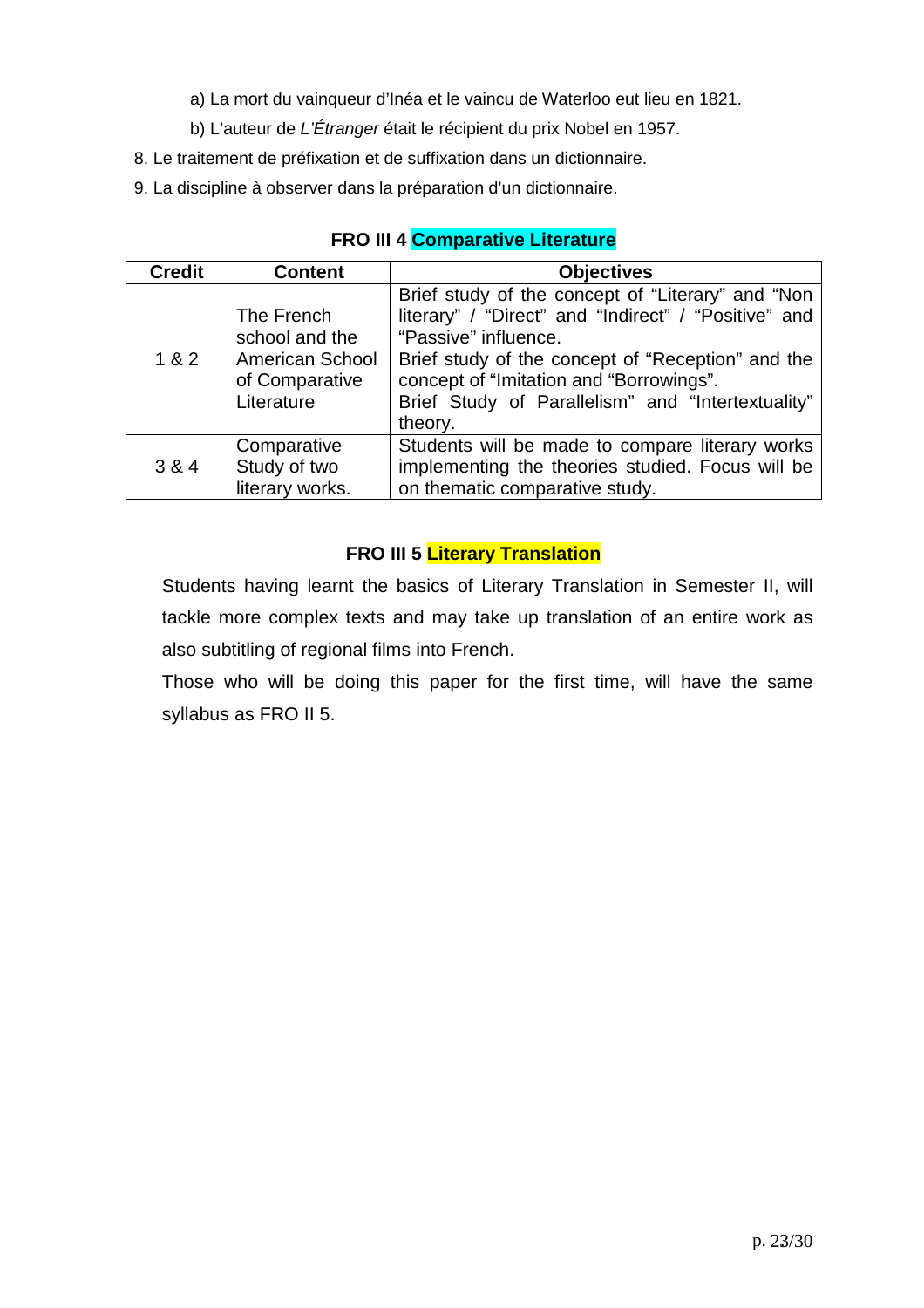### **SEMESTER IV**

#### **FRT C IV 1 Interpretation**

**Objectives :Reproducing orally** the message of an **oral discourse in one language** for the benefit of the speakers of **another language** is known as interpretation. The present syllabus aims at training the student for **consecutive interpretation** where the speaker pauses from time to time to allow the interpreter to render what was just said. Listening comprehension in one language and spoken expression of the same message in another language are the skills to be developed.

Downloads of authentic spoken discourse by native speakers will be used to train the students.

Evaluation for interpretation will be Practical Work only for both Internals and Endsemester. Technically it amounts to Oral examination.

> Criteria for Evaluation of an Assignment of Interpretation (The weightage of marks will increase for longer durations)

### **REPRODUCTION OF THE PASSAGE HEARD** (3 to5 minutes)

| Can understand the theme and initiate the topic.                                                           |   |     |                         |     |  |
|------------------------------------------------------------------------------------------------------------|---|-----|-------------------------|-----|--|
| Can remain faithful to the passage without adding any elements or<br>translating word to word.             | 0 | 0.5 | $\overline{\mathbf{1}}$ | 1.5 |  |
| Can make a clear and organised presentation with ease and spontaneity by<br>incorporating maximum details. |   | 0.5 |                         | 1.5 |  |

#### **OVERALL EVALUATION**

| Lexicon (extent and mastery)                                                |   |     |   |     |  |
|-----------------------------------------------------------------------------|---|-----|---|-----|--|
| Has sufficient vocabulary to express well on the topic at hand, by          |   |     |   |     |  |
| restructuring if necessary; sporadic errors are still found when expressing | 0 | 0.5 | 1 | 1.5 |  |
| complex thought.                                                            |   |     |   |     |  |
| Morpho-syntax                                                               |   |     |   |     |  |
| Has a good command over simple and complex sentence structures. Gives       |   |     | 1 |     |  |
| evidence of a good command despite certain influence of the First           |   |     |   |     |  |
| Language.                                                                   |   |     |   |     |  |
| <b>Pronunciation and diction</b>                                            |   |     |   |     |  |
| Despite occasional pauses, can deliver well the contents by clear           | 0 | 0.5 | 1 |     |  |
| articulation and correct intonation.                                        |   |     |   |     |  |

Name / Roll no. Of candidate :

Name of Examiners with signatures :

**Marks : \_\_\_\_\_\_\_\_\_\_\_\_\_/10**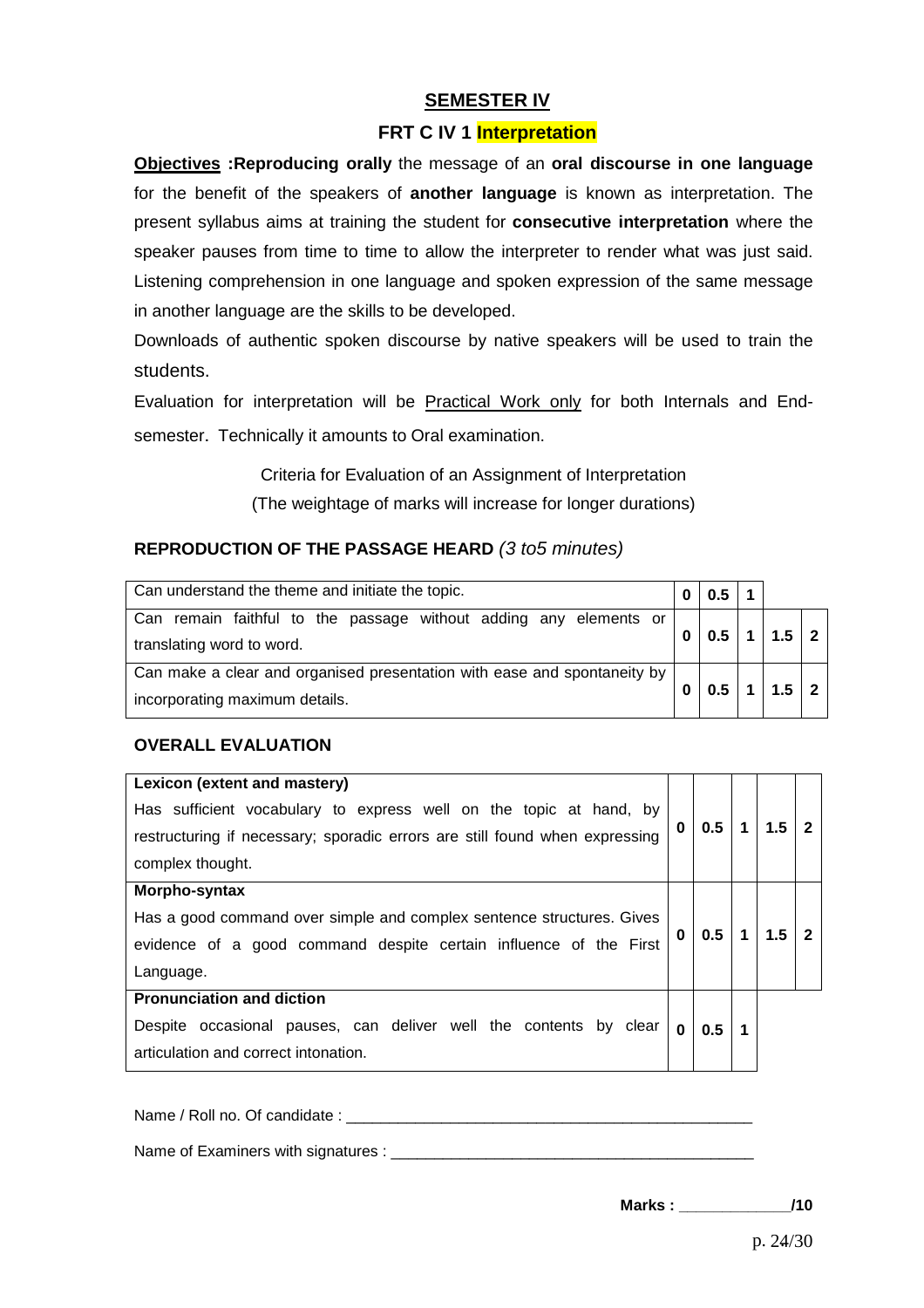| <b>Credit</b>                                                                     | <b>Content</b>                                    | <b>Objectives</b>                                             |
|-----------------------------------------------------------------------------------|---------------------------------------------------|---------------------------------------------------------------|
| Socio-political<br>1<br>history                                                   | Study of a socio-political history of Canada with |                                                               |
|                                                                                   |                                                   | special reference to Quebec and its effects on                |
|                                                                                   |                                                   | the Quebec literature of French Expression.                   |
| La Nouvelle France,<br>Le Courant<br>$\overline{2}$<br>Patriotique. Le<br>Terroir |                                                   | To study differenteras of the Quebec society                  |
|                                                                                   |                                                   | through different literary works such as Les                  |
|                                                                                   |                                                   | correspondence, les récits de<br>voyage,                      |
|                                                                                   |                                                   | Poèmes d'Emile Nelligan, some extracts from                   |
|                                                                                   |                                                   | Les Anciens Canadiens (Philippe Aubert de                     |
|                                                                                   |                                                   | <b>Maria</b><br>Gaspé)<br>and<br><b>Chapdelaine</b><br>(Louis |
|                                                                                   | Hémon).                                           |                                                               |
|                                                                                   |                                                   | To study different eras of the Quebec society                 |
|                                                                                   | La Grande Noirceur                                | through different literary works. Brief study of the          |
|                                                                                   |                                                   | and<br>consequences<br>of<br>the<br>Quite<br>causes           |
| & La Révolution<br>3<br>Tranquille                                                |                                                   | Revolution and the linguistic battle.                         |
|                                                                                   |                                                   | Novel and film: Bonheur d'Occasion                            |
|                                                                                   |                                                   | <b>Poem</b> : Speak White (Michel Lalonde)                    |
| 4                                                                                 |                                                   | Brief study of the modern and post-modern                     |
|                                                                                   | Modernisme et Post                                | Quebec society through Literature. To examine                 |
|                                                                                   | -modernisme and le                                | the cosmopolitan nature of the Quebec society.                |
|                                                                                   | phénomène de la                                   | Novels:<br>Têtes<br>Papineau<br>Les<br>à<br>and               |
|                                                                                   | littérature migrante.                             | SalutGalarneau (Jacques Godbout).                             |
|                                                                                   |                                                   | <b>Play</b> : <i>Incendies</i> (WajdiMouawad)                 |

# **FRL C IV 1 Quebecan Literature**

# **FRT C IV 2Technical Translation**

Objectives: Study of the specifics involved in the translation of technical & scientific texts.

**Syllabus** 

I) Traduction technique et vocabulaire.

- a) Le vocabulaire technique : les mythes.
- b) L'obsession des équivalences.
- c) Les équivalences : recherche, création et harmonisation.

II) Comprendre.

- a) Les difficultés de compréhension.
- b) Les connaissances pour comprendre.
- III) Les moyens de réexpression.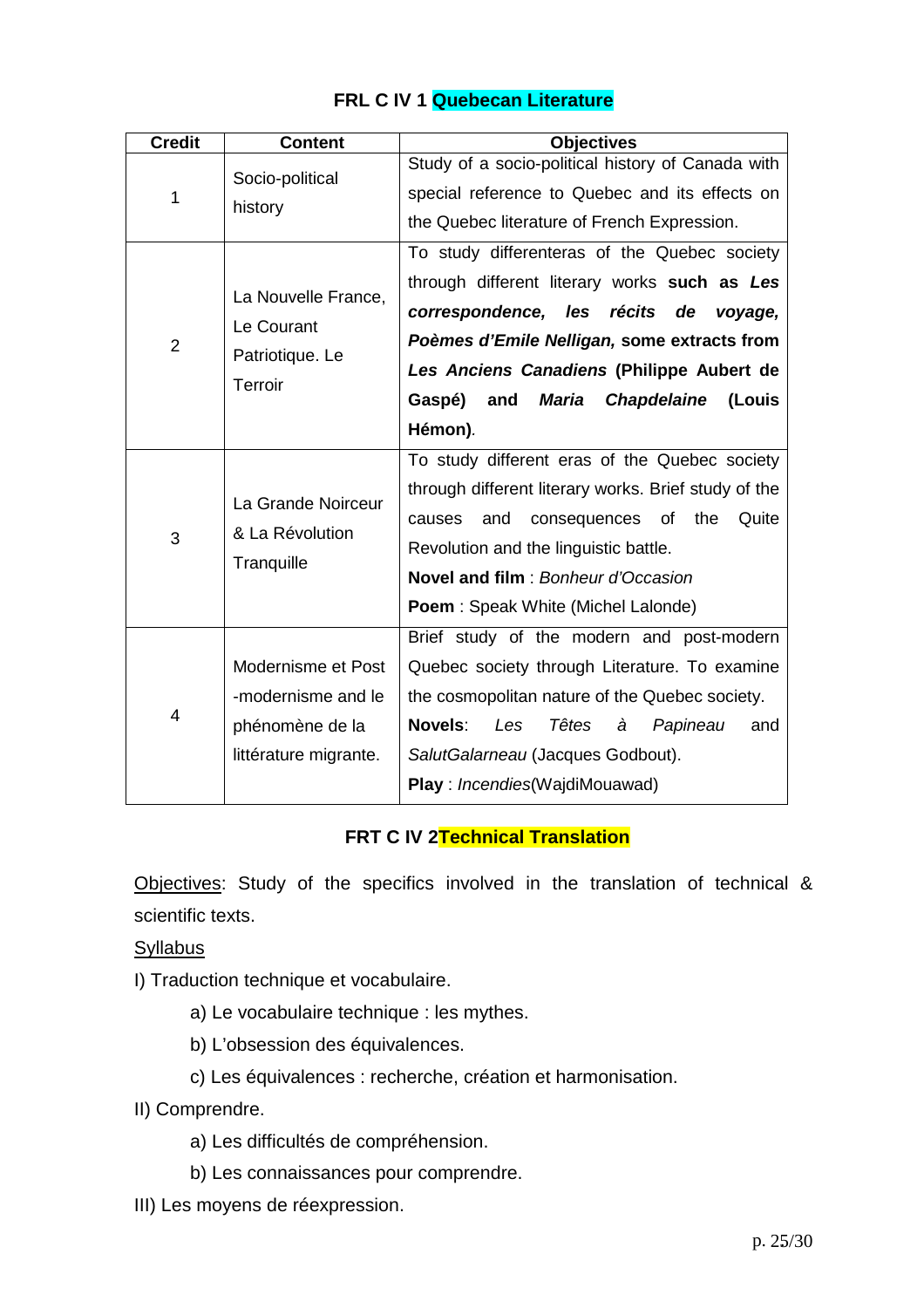- a) Le bagage de vocabulaire.
- b) La langue technique française.
- IV) Communiquer.
	- a) Les exigences de la communication.
	- b) Le style, outil de communication.
	- c) L'adaptation au destinataire et au véhicule.

### Sample Questions for theory .

- 1) Dégonflez les mythes qui entourent le vocabulaire technique.
- 2) La traduction technique, est-elle purement affaire d'équivalences ? Justifiez.
- 3) À l'aide d'un schéma montrez comment critiquer, créer et harmoniser les équivalences selon le besoin du texte à traduire.
- 4) La traduction technique exige du traducteur qu'il comprenne avant de traduire. Elaborez.
- 5) Le traducteur technique ne peut pas être une encyclopédie ambulante, pourtant il a besoin de quelques connaissances spécifiques. Elaborez.
- 6) Enfumerez : Le bagage du vocabulaire, la langue technique française.
- 7) Quelles sont les exigences de la communication ?
- 8) Le style est un outil de la communication technique. Elaborez.
- 9) Comment adapter au destinataire et au véhiculé ?

## **FRL C IV 2 Detailed study of one author**

| <b>Credit</b> | <b>Content</b>                                                                                               | <b>Objectives</b>                                                                                                                                           |
|---------------|--------------------------------------------------------------------------------------------------------------|-------------------------------------------------------------------------------------------------------------------------------------------------------------|
| $1,2,3$ & 4   | Any author decided in the $\vert$ To<br>class by the teacher and<br>the students by mutual<br>understanding. | detailed<br>aive<br>the students<br>methodology of research of one author's<br>work so as to make them capable of<br>doing research in future on their own. |

### **FRT C IV 3 / FRL C IV 3 Applied Linguistics**

**Objectives :**The insight that the students have acquired during the first three semesters about the language through linguistics and other subjects will get enhanced in the application during this semester. This course aims at training the students in using the correct jargon while dealing with a variety of texts.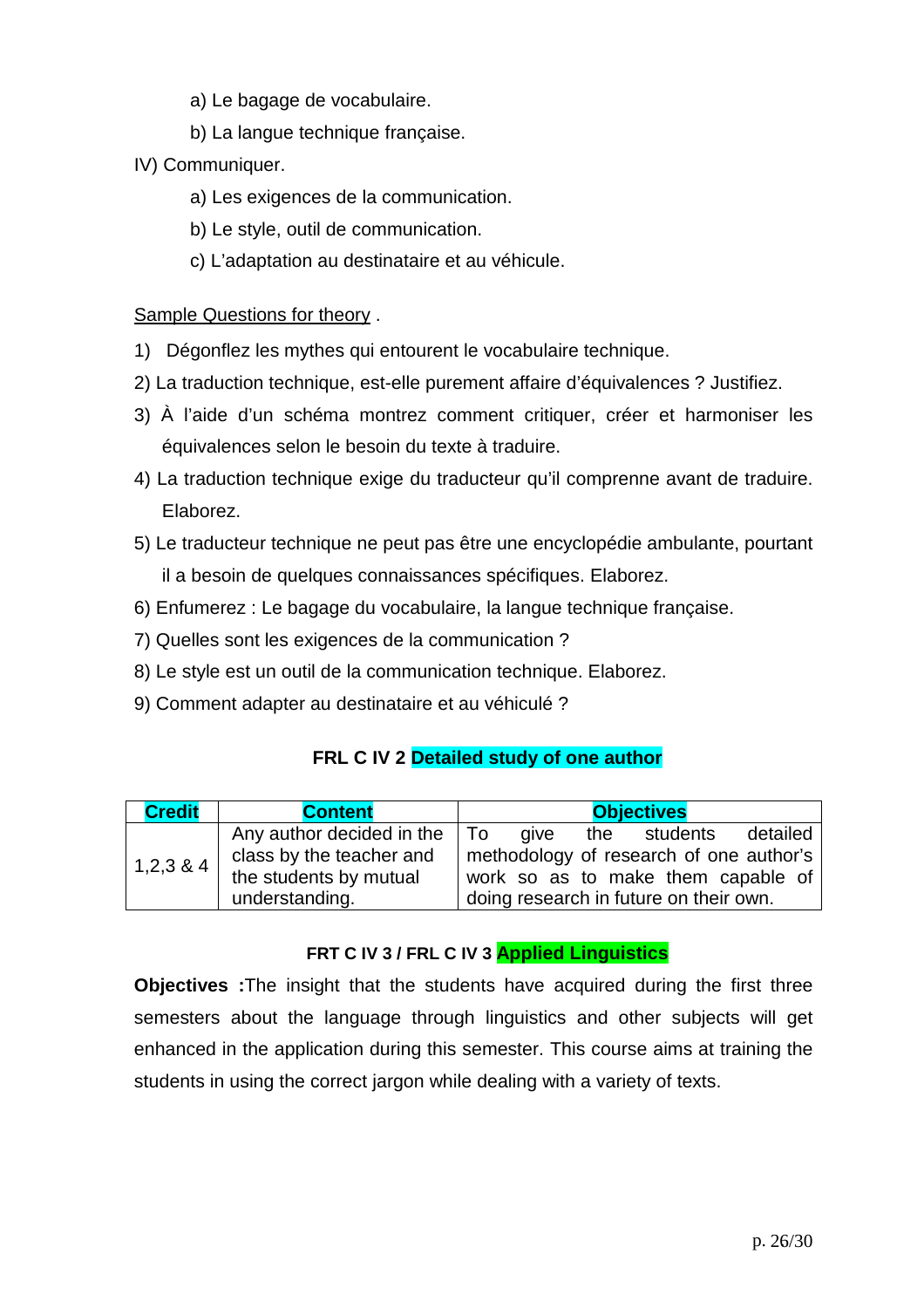**Crédit 1**: - La contexture discursive

- Les niveaux de textualisation
- Les mouvements argumentatifs
- **Crédit 2** : Linguistique et enseignement des langues
- **Crédit 3** : Les théories stylistiques
	- L'approche de Charles Bailly
	- L'approche de Léo Spitzer

### **Crédit 4** : - La pratique

- Le descriptif
- Le narratif
- Le théâtral
- Le poétique

### **Sample questions : --**

- **1.** Quelle est la différence fondamentale entre la théorie stylistique de Charles Baillyet celle de Léo Spitzer ? Laquelle des deux approches vous paraît plusconvaincante ? Pourquoi ?
- **2.** Lisez attentivement le poème suivant :

La raison du plus fort est toujours la meilleure :

Nous l'allons montrer tout à l'heure.

Un Agneau se désaltérait

Dans le courant d'une onde pure.

Un Loup survient à jeun qui cherchait aventure,

Et que la faim en ces lieux attirait.

Qui te rend si hardi de troubler mon breuvage ?

Dit cet animal plein de rage :

Tu seras châtié de ta témérité.

- Sire, répond l'Agneau, que votre Majesté

Ne se mette pas en colère ;

Mais plutôt qu'elle considère

Que je me vas désaltérant

Dans le courant,

Plus de vingt pas au-dessous d'Elle,

Et que par conséquent, en aucune façon,

Je ne puis troubler sa boisson.

- Tu la troubles, reprit cette bête cruelle,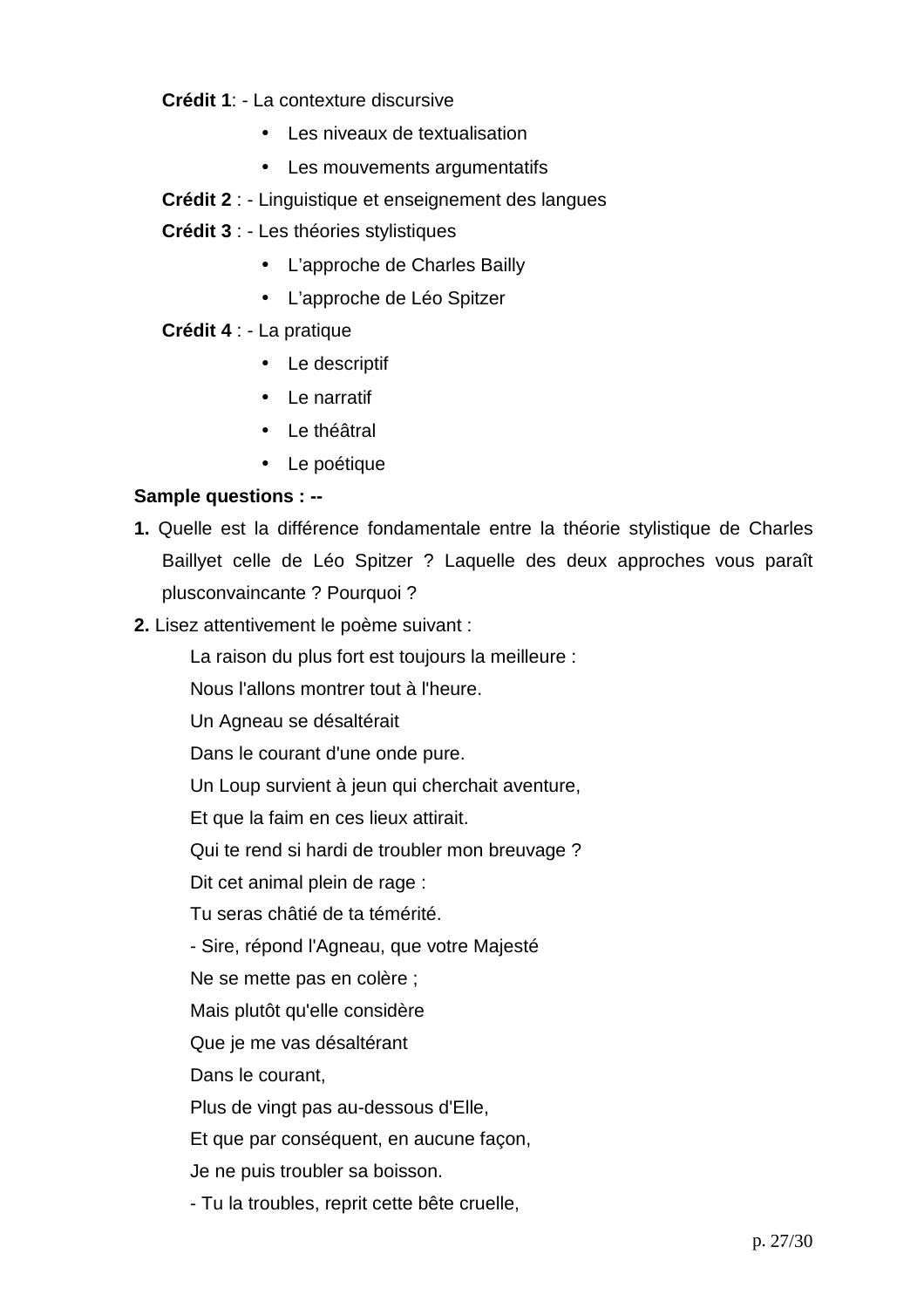Et je sais que de moi tu médis l'an passé.

- Comment l'aurais-je fait si je n'étais pas né ?

Reprit l'Agneau, je tette encor ma mère.

- Si ce n'est toi, c'est donc ton frère.

- Je n'en ai point. - C'est donc quelqu'un des tiens :

Car vous ne m'épargnez guère,

Vous, vos bergers, et vos chiens.

On me l'a dit : il faut que je me venge.

Là-dessus, au fond des forêts

Le Loup l'emporte, et puis le mange,

Sans autre forme de procès.

- (a) Commentez sur la versification de ce poème.
- (b) Relevez–en les séquences de discours et de récit.

Quels indices grammaticaux permettent cette distinction ? Combien y a–t–il de voix? Lesquelles?

- **3.** Quels sont les différents niveaux de textualisation ?
- **4.** Quels sont les différents types d'enchaînement discursifs ?
- **5.** Quels sont les différents types de mouvements argumentatifs ?

# **FRO IV 4 Dissertation / Comparative Linguistics**

## **Dissertation**

This course encourages the students to undertake a particular project from any field of French Studies. Students learn to develop the theme systematically and methodically.

The aim of the course is to enable students to carry out research on a given theme independently and present the same as a short dissertation.

Students start working on this paper from semester III. The guide will be assigned as per the topic and in view of a manageable workload to a specific teacher.

N.B. This paper FRO IV 4 Dissertation / Comparative Linguistics will have an Orals Component of 20 marks in the end-semester evaluation.

## **Comparative Linguistics**

 Comparing the language systems of two languages can be very fruitful because it makes one think of the peculiarities of each language. This gives the students the opportunity to know more about their own Indian language and its comparison with the French language system can give them insights such as :

Credit 1 Phonetic systems of the two languages,

Credit 2 Morphological similarities and differences in the two languages

Credit 3 Tense, aspect, voice and other syntactic similarities and differences

Credit 4 Speech act and other pragmatic approaches to comparison.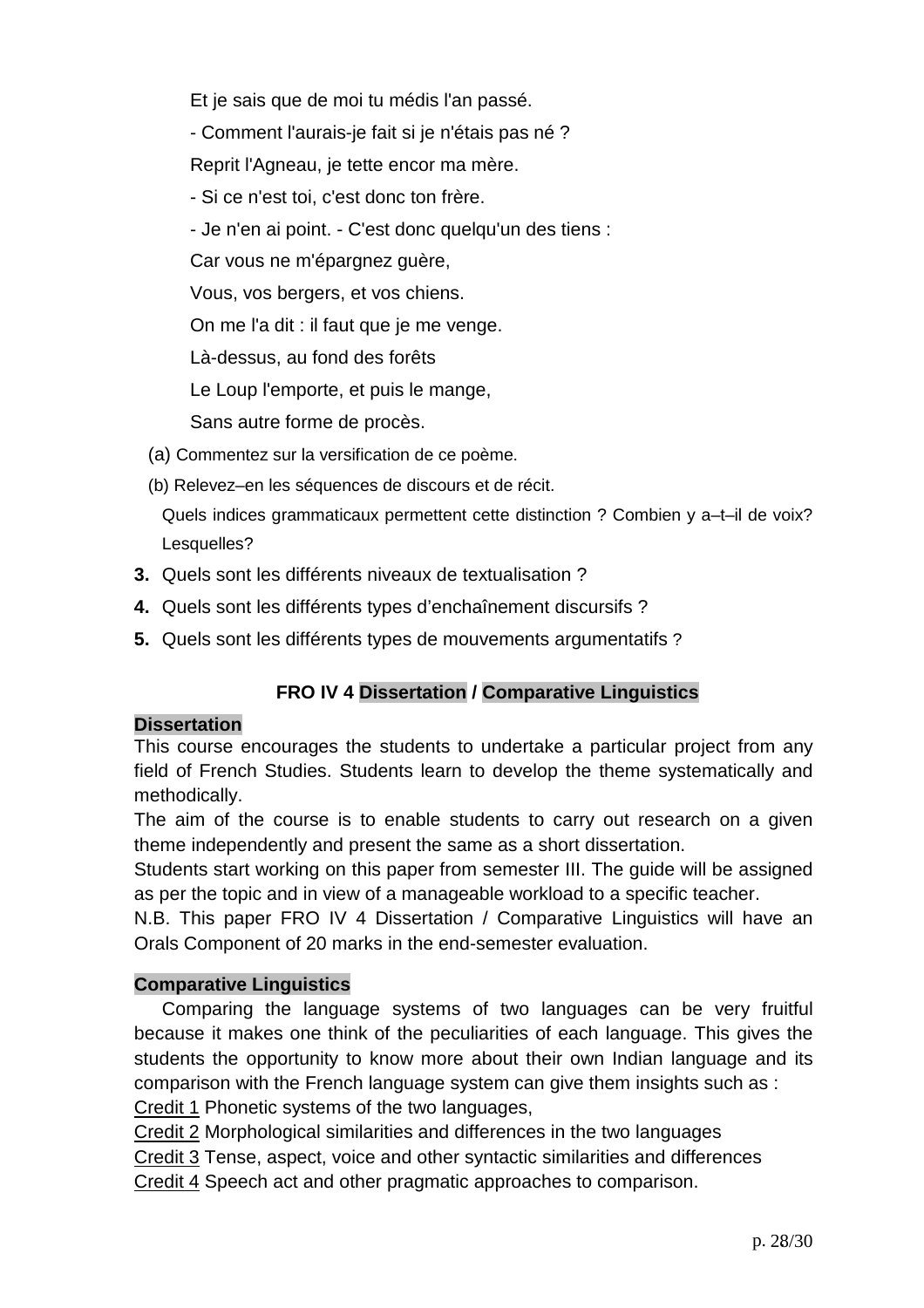Having realized the potential of all such comparisons, the student should take up one small project to do an in depth study of a chosen theme within the four broad topics mentioned above.

 This study can lead to some obvious applications such as a) how to deal with specific difficulties in learning French / the other language of comparison given the linguistic profile of the learner b) how to tackle problems in translation from and into the two languages.

### **Reference Books:**

### **In English**

- Aitchison, J. 2001. Language change: Progress or decay? 3rd edition. CUP
- Anttila, Raimo (1989): Historical and Comparative Linguistics. Benjamins.
- Bynon, Theodora (1997): Historical Linguistics. Cambridge University Press, 1977.
- Campbell, Lyle (2004): Historical Linguistics: An Introduction ( $2^{nd}$ ed.). Cambridge: The MIT Press.
- Greenberg, J. H. (2001): The methods and purposes of linguistic genetic classification. in Language and Linguistics 2: 111-135.
- Hock, H.H. (1991): Principles of Historical Linguistics. 2<sup>nd</sup>edition, Mouton de Gruyter.
- Hock, H.H. and B.D. Joseph (2009): Language History, Language Change, and Language Relationship: An Introduction to Historical and Comparative Linguistics. 2<sup>nd</sup> ed. Mouton de Gruyter.
- Keller, A. R.(1972): A reader in Historical and Comparative Linguistics, New York, Holt, Rinehart et Winston.
- Trask, R.L. (ed.) (2001):Dictionary of Historical and Comparative Linguistics, Fitzroy **Dearborn**
- Weinreich U. (1953): Languages in Contact. Findings and problems. New York.

#### **In French**

- Franz Bopp, Grammaire comparée des langues indo-européennes- Grammaire comparée des langues sanscrites, zende, grecque, latine, lithuanienne, slave, gotique, et allemande (1833-1849), (2<sup>e</sup> édition refondue, 1857 et traduite).
- Meillet, A. (1925) : La méthode comparative en linguistique historique, Oslo, 1925.
- Meillet, Antoine (1964) : Introduction à l'étude comparative des langues indoeuropéennes. University of Alabama Press, reprint de la 6<sup>e</sup>ed. 1934.
- Meillet, A. (1978) : Introduction à l'étude comparative des langues indo-européennes, Alabama, University of Alabama Press, édit. 1978 (Paris, 8e édit., 1937).
- Michel Bréal de l'École pratique des hautes études et du Collège de France (de 1866 à 1905), membre de l'Académie des inscriptions et belles-lettres, quatre tomes in quarto, Paris, Imprimerie impériale et Imprimerie nationale, 1866-1874.